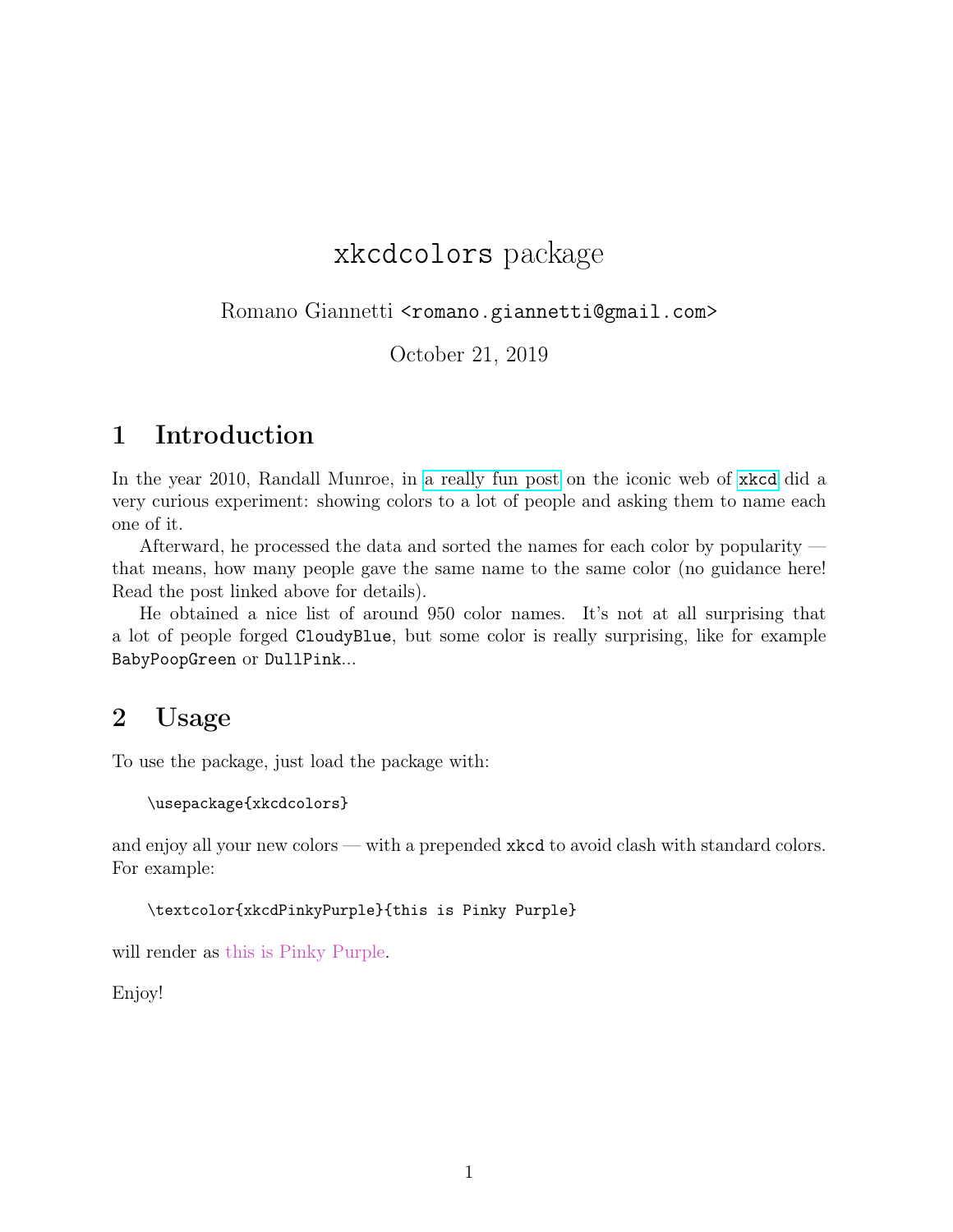## 3 List of colors

The colors here are listed in order of popularity (At least, I think).

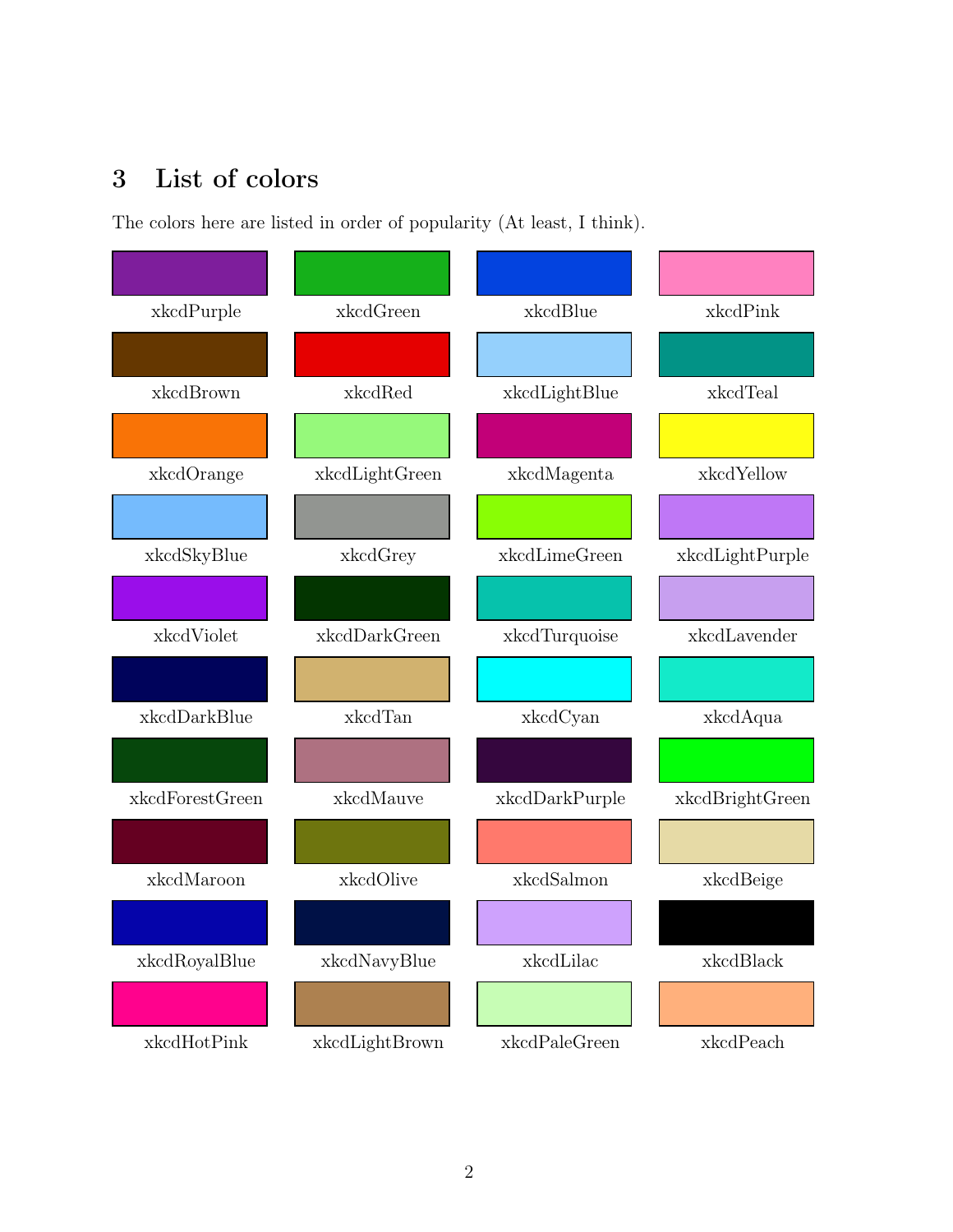| xkcdOliveGreen | xkcdDarkPink     | xkcdPeriwinkle  | xkcdSeaGreen    |
|----------------|------------------|-----------------|-----------------|
|                |                  |                 |                 |
| xkcdLime       | xkcdIndigo       | xkcdMustard     | xkcdLightPink   |
|                |                  |                 |                 |
| xkcdRose       | xkcdBrightBlue   | xkcdNeonGreen   | xkcdBurntOrange |
|                |                  |                 |                 |
| xkcdAquamarine | xkcdNavy         | xkcdGrassGreen  | xkcdPaleBlue    |
|                |                  |                 |                 |
| xkcdDarkRed    | xkcdBrightPurple | xkcdYellowGreen | xkcdBabyBlue    |
|                |                  |                 |                 |
|                |                  |                 |                 |
| xkcdGold       | xkcdMintGreen    | xkcdPlum        | xkcdRoyalPurple |
|                |                  |                 |                 |
| xkcdBrickRed   | xkcdDarkTeal     | xkcdBurgundy    | xkcdKhaki       |
|                |                  |                 |                 |
| xkcdBlueGreen  | xkcdSeafoamGreen | xkcdKellyGreen  | xkcdPukeGreen   |
|                |                  |                 |                 |
| xkcdPeaGreen   | xkcdTaupe        | xkcdDarkBrown   | xkcdDeepPurple  |
|                |                  |                 |                 |
| xkcdChartreuse | xkcdBrightPink   | xkcdLightOrange | xkcdMint        |
|                |                  |                 |                 |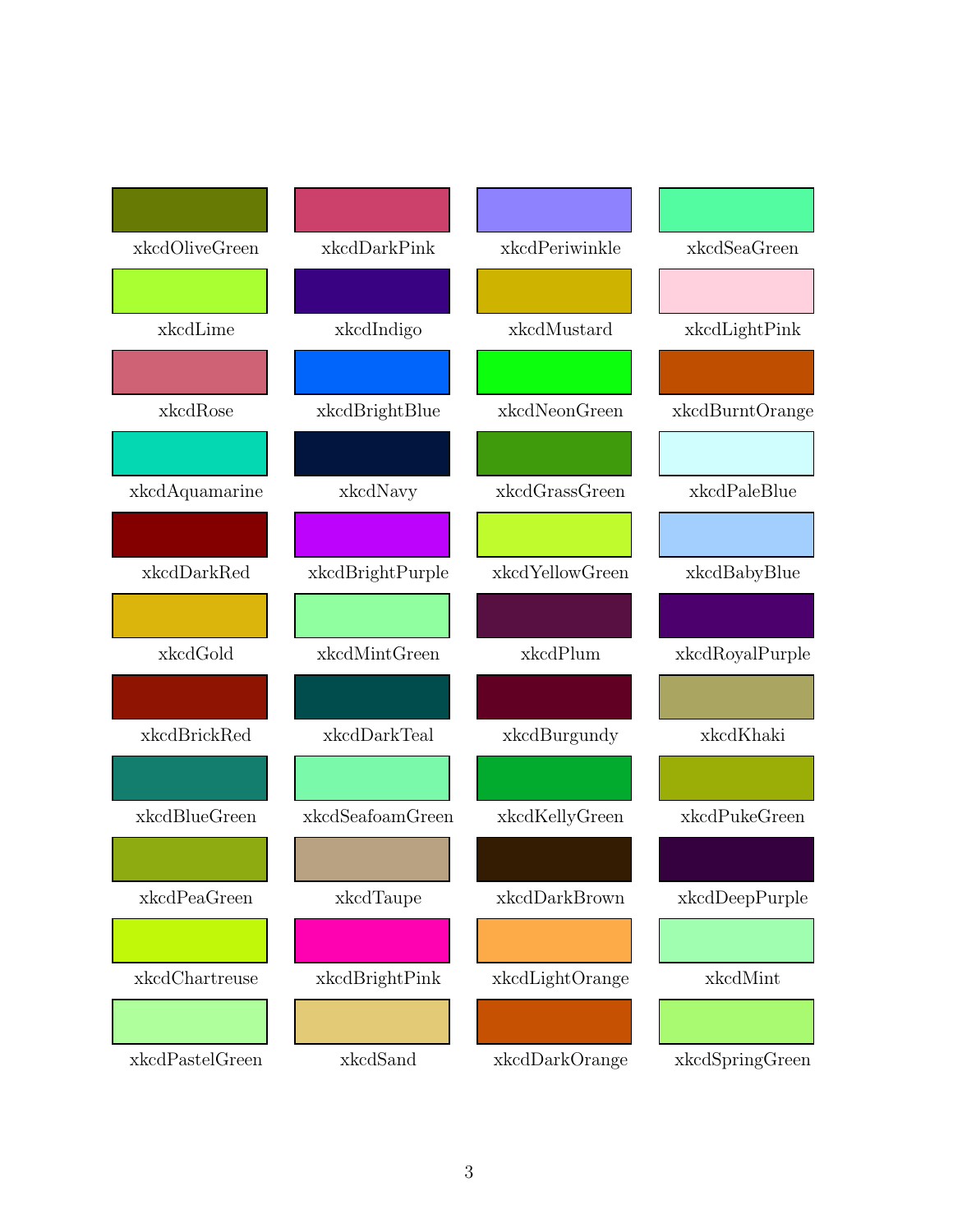| xkcdPuce                  | xkcdSeafoam     | xkcdGreyBlue           | xkcdArmyGreen   |
|---------------------------|-----------------|------------------------|-----------------|
|                           |                 |                        |                 |
| xkcdDarkGrey              | xkcdDarkYellow  | xkcdGoldenrod          | xkcdSlate       |
|                           |                 |                        |                 |
| xkcdLightTeal             | xkcdRust        | xkcdDeepBlue           | xkcdPalePink    |
|                           |                 |                        |                 |
| xkcdCerulean              | xkcdLightRed    | xkcdMus-<br>tardYellow | xkcdOchre       |
|                           |                 |                        |                 |
|                           |                 |                        |                 |
| xkcdPaleYellow            | xkcdCrimson     | xkcdFuchsia            | xkcdHunterGreen |
|                           |                 |                        |                 |
| xkcdBlueGrey              | xkcdSlateBlue   | xkcdPalePurple         | xkcdSeaBlue     |
|                           |                 |                        |                 |
| xkcdPinkishPurple         | xkcdPuke        | xkcdLightGrey          | xkcdLeafGreen   |
|                           |                 |                        |                 |
| xkcdLightYellow           | xkcdEggplant    | xkcdSteelBlue          | xkcdMossGreen   |
|                           |                 |                        |                 |
| xkc-<br>$dRobin'sEggBlue$ | xkcdWhite       | xkcdGreyGreen          | xkcdSage        |
|                           |                 |                        |                 |
| xkcdBrick                 | xkcdBurntSienna | xkcdReddishBrown       | xkcdCream       |
|                           |                 |                        |                 |
| xkcdCoral                 | xkcdOceanBlue   | xkcdGreenish           | xkcdDarkMagenta |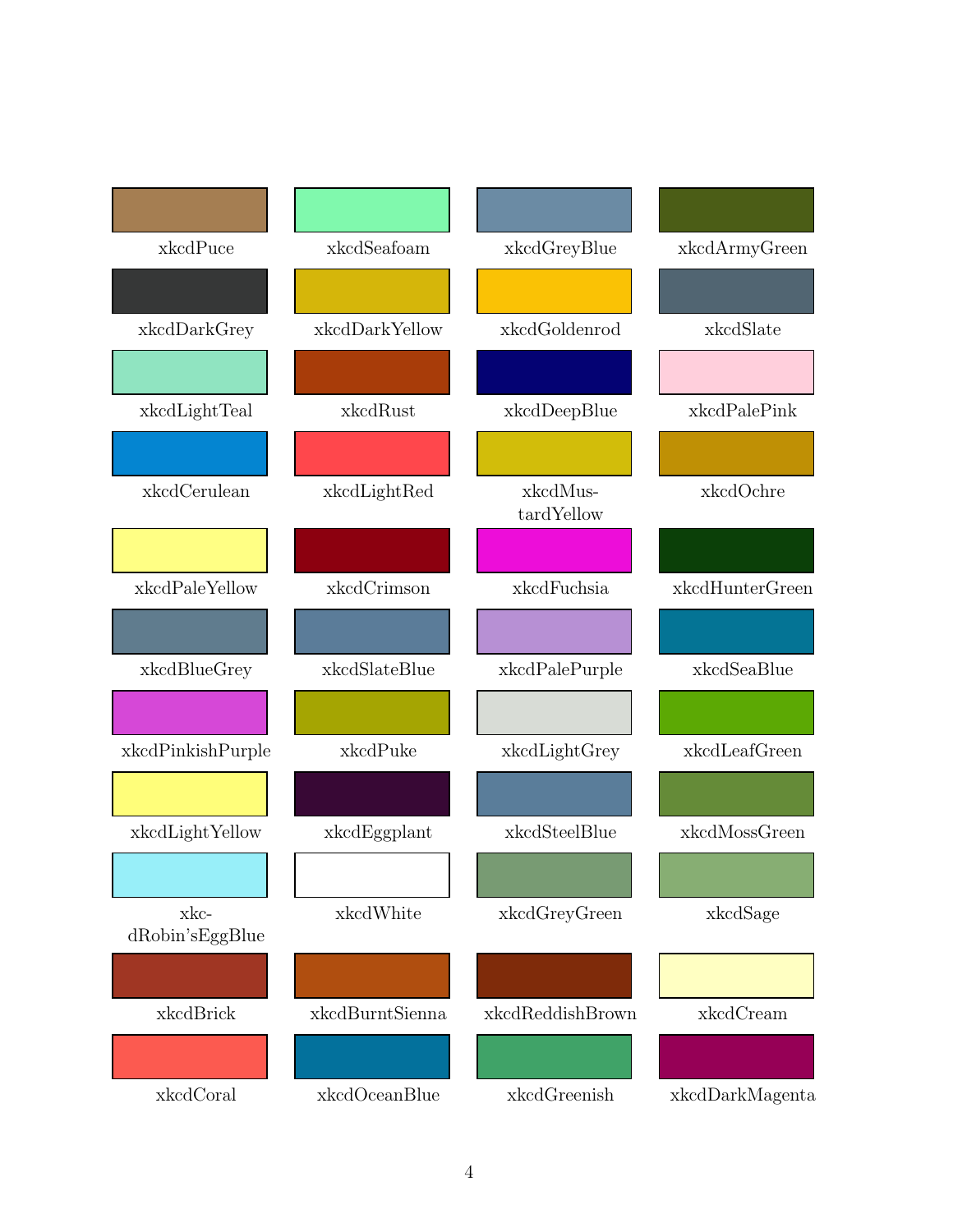| xkcdRedOrange           | xkcdBluishPurple       | xkcdMidnightBlue        | xkcdLightViolet         |
|-------------------------|------------------------|-------------------------|-------------------------|
|                         |                        |                         |                         |
| xkcdDustyRose           | xkcdMediumBlue         | xkcdGreen-<br>ishYellow | xkcdYellow-<br>ishGreen |
|                         |                        |                         |                         |
| xkcdPurplishBlue        | xkcdGreyishBlue        | xkcdGrape               | xkcdLightOlive          |
|                         |                        |                         |                         |
| xkcdCorn-<br>flowerBlue | xkcdPinkishRed         | xkcdBrightRed           | xkcdAzure               |
|                         |                        |                         |                         |
| xkcdBluePurple          | xkcdDark-<br>Turquoise | xkcdElectricBlue        | xkcdOffWhite            |
|                         |                        |                         |                         |
| xkcdPowderBlue          | xkcdWine               | xkcdDullGreen           | xkcdAppleGreen          |
|                         |                        |                         |                         |
| xkcdLight-<br>Turquoise | xkcdNeonPurple         | xkcdCobalt              | xkcdPinkish             |
|                         |                        |                         |                         |
| xkcdOliveDrab           | xkcdDarkCyan           | xkcdPurpleBlue          | xkcdDarkViolet          |
|                         |                        |                         |                         |
| xkcdDarkLavender        | xkcdForrestGreen       | xkcdVomit               | xkcdPaleOrange          |
|                         |                        |                         |                         |
| xkcdGreenishBlue        | xkcdDarkTan            | xkcdGreenBlue           | xkcdBluishGreen         |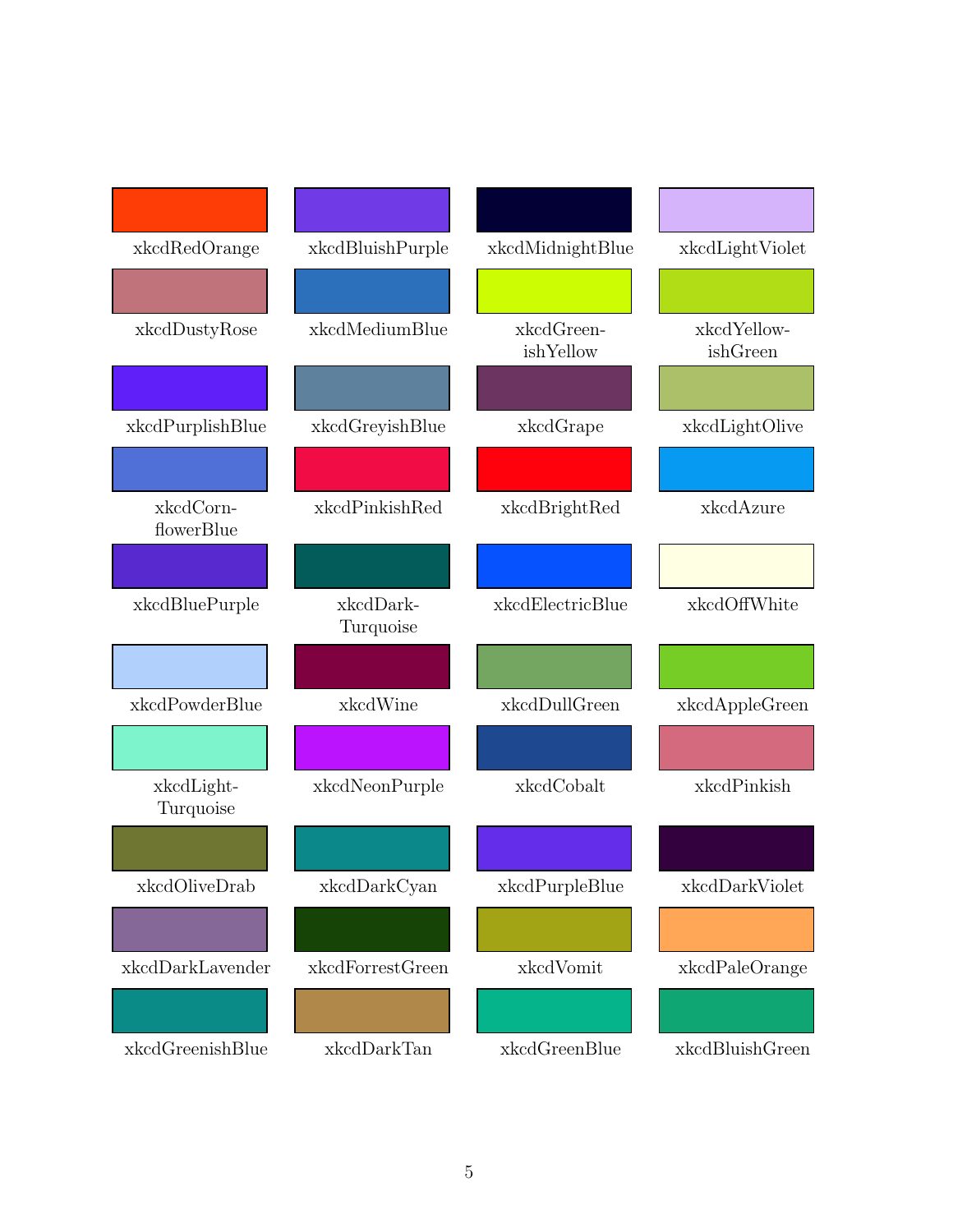| xkcdPastelBlue                         | xkcdMoss               | xkcdGrass         | xkcdDeepPink           |
|----------------------------------------|------------------------|-------------------|------------------------|
|                                        |                        |                   |                        |
| xkcdBloodRed                           | xkcdSageGreen          | xkcdAquaBlue      | xkcdTerracotta         |
|                                        |                        |                   |                        |
| xkcdPastelPurple                       | xkcdSienna             | xkcdDarkOlive     | xkcdGreenYellow        |
|                                        |                        |                   |                        |
| xkcdScarlet                            | xkcdGreyishGreen       | xkcdChocolate     | xkcdBlueViolet         |
|                                        |                        |                   |                        |
| xkcdCornflower                         | xkcdBabyPink           | xkcdCharcoal      | xkcdPineGreen          |
|                                        |                        |                   |                        |
| xkcdPumpkin                            | xkcdGreen-<br>ishBrown | xkcdRedBrown      | xkcdBrown-<br>ishGreen |
|                                        |                        |                   |                        |
| xkcdTangerine                          | xkcdSalmonPink         | xkcdAquaGreen     | xkcdRaspberry          |
|                                        |                        |                   |                        |
| $\mbox{{\sc xkcdGreys}}{}$ h<br>Purple | xkcdRosePink           | xkcdNeonPink      | xkcdCobaltBlue         |
|                                        |                        |                   |                        |
| xkcdOrangeBrown                        | xkcdDeepRed            | xkcdOrangeRed     | xkcdDirtyYellow        |
|                                        |                        |                   |                        |
| xkcdOrchid                             | xkcdReddishPink        | xkcdReddishPurple | xkcdYellowOrange       |
|                                        |                        |                   |                        |
| xkcdLightCyan                          | xkcdSky                | xkcdLightMagenta  | xkcdPaleRed            |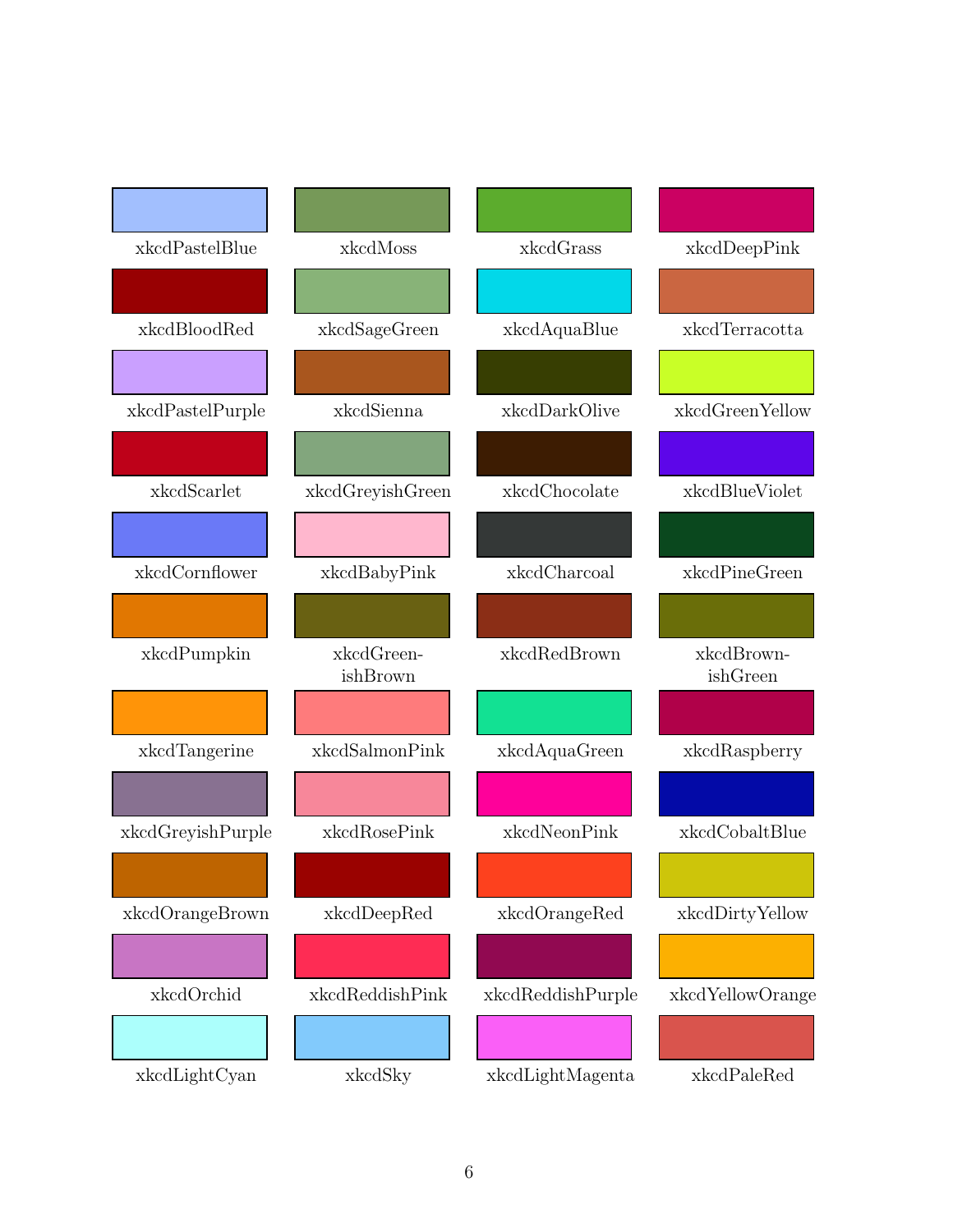| xkcdEmerald             | xkcdDarkBeige            | xkcdUglyGreen     | xkcdJade                |
|-------------------------|--------------------------|-------------------|-------------------------|
|                         |                          |                   |                         |
| xkcdGreenishGrey        | xkcdDarkSalmon           | xkcdPurplishPink  | xkcdDarkAqua            |
|                         |                          |                   |                         |
| xkcdBrown-<br>ishOrange | xkcdLightO-<br>liveGreen | xkcdLightAqua     | xkcdClay                |
|                         |                          |                   |                         |
| xkcdMediumGreen         | xkcdBurntUmber           | xkcdDullBlue      | xkcdPaleBrown           |
|                         |                          |                   |                         |
| xkcdEmeraldGreen        | xkcdBrownish             | xkcdMud           | xkcdDarkRose            |
|                         |                          |                   |                         |
| xkcdBrownishRed         | xkcdPinkPurple           | xkcdPinkyPurple   | xkcdCamoGreen           |
|                         |                          |                   |                         |
| xkcdFadedGreen          | xkcdDustyPink            | xkcdPurplePink    | xkcdVomitGreen          |
|                         |                          |                   |                         |
| xkcdDeepGreen           | xkcdRed-<br>dishOrange   | xkcdMahogany      | xkcdAubergine           |
|                         |                          |                   |                         |
| xkcdDullPink            | xkcdEvergreen            | xkcdDarkSkyBlue   | xkcdVery-<br>LightGreen |
|                         |                          |                   |                         |
| xkcdPastelPink          | xkcdGreyPurple           | xkcdVeryLightBlue | xkcdDarkMauve           |
|                         |                          |                   |                         |
| xkcdCadetBlue           | xkcdIceBlue              | xkcdLightTan      | xkcdDirtyGreen          |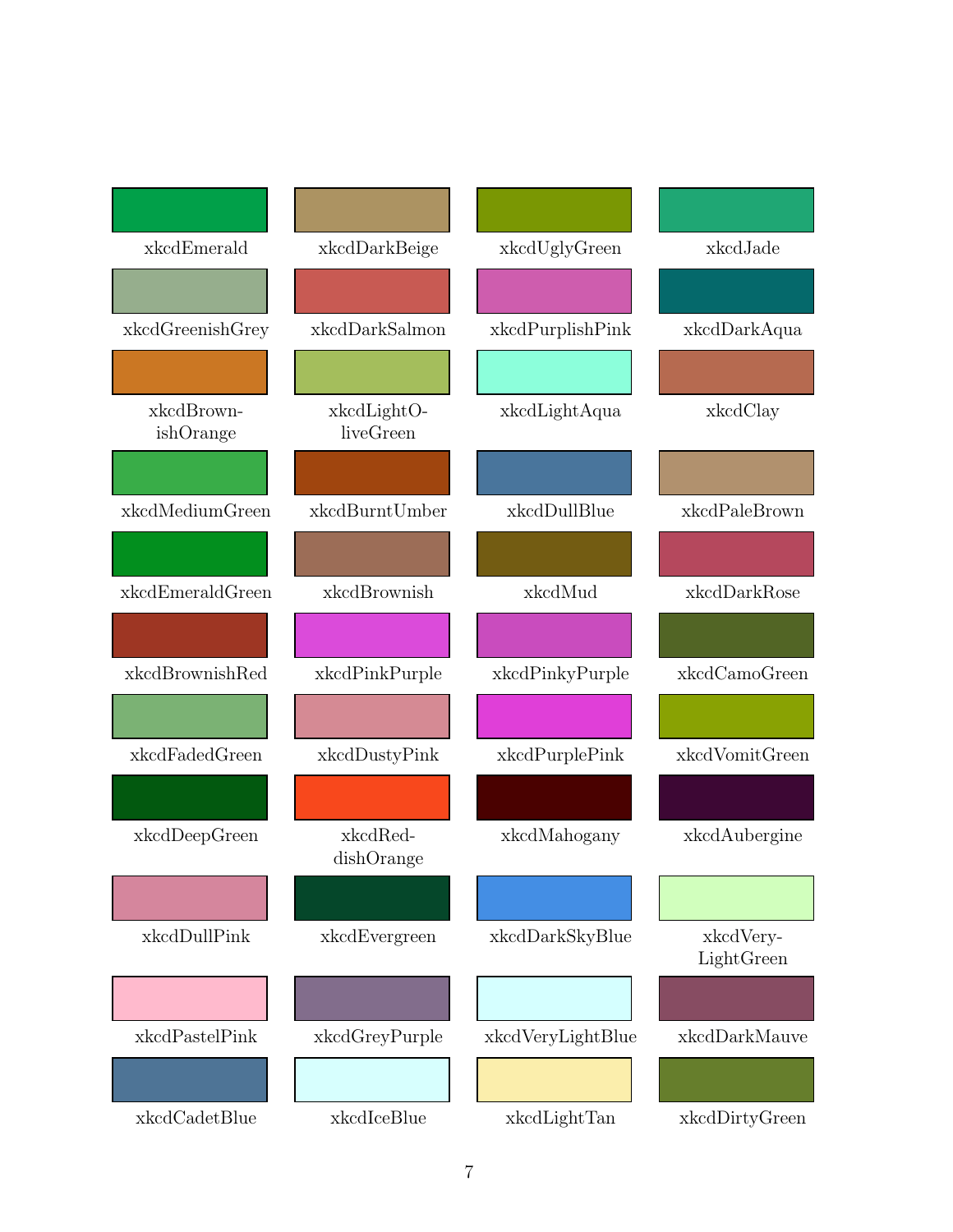| xkcdNeonBlue     | xkcdWineRed      | xkcdChoco-<br>lateBrown | xkcdDullPurple    |
|------------------|------------------|-------------------------|-------------------|
|                  |                  |                         |                   |
| xkcdYellowBrown  | xkcdDenim        | xkcdEggshell            | xkcdJungleGreen   |
|                  |                  |                         |                   |
| xkcdDarkPeach    | xkcdPoop         | xkcdUmber               | xkcdLightLavender |
|                  |                  |                         |                   |
| xkcdBrightYellow | xkcdGoldenYellow | xkcdDustyBlue           | xkcdElectricGreen |
|                  |                  |                         |                   |
| xkcdLighterGreen | xkcdSlateGrey    | xkcdTealGreen           | xkcdMarineBlue    |
|                  |                  |                         |                   |
| xkcdAvocado      | xkcdTerraCotta   | xkcdDustyPurple         | xkcdLightMaroon   |
|                  |                  |                         |                   |
| xkcdReddish      | xkcdDarkLilac    | xkcdDark-<br>Periwinkle | xkcdBluishGrey    |
|                  |                  |                         |                   |
| xkcdPukeYellow   | xkcdPurplish     | xkcdUltramarine         | xkcdBarneyPurple  |
|                  |                  |                         |                   |
| xkcdForest       | xkcdPeaSoup      | xkcdBrown-<br>ishYellow | xkcdBrightTeal    |
|                  |                  |                         |                   |
| xkcdBluegreen    | xkcdGreenBrown   | xkcdBlurple             | xkcdLightSkyBlue  |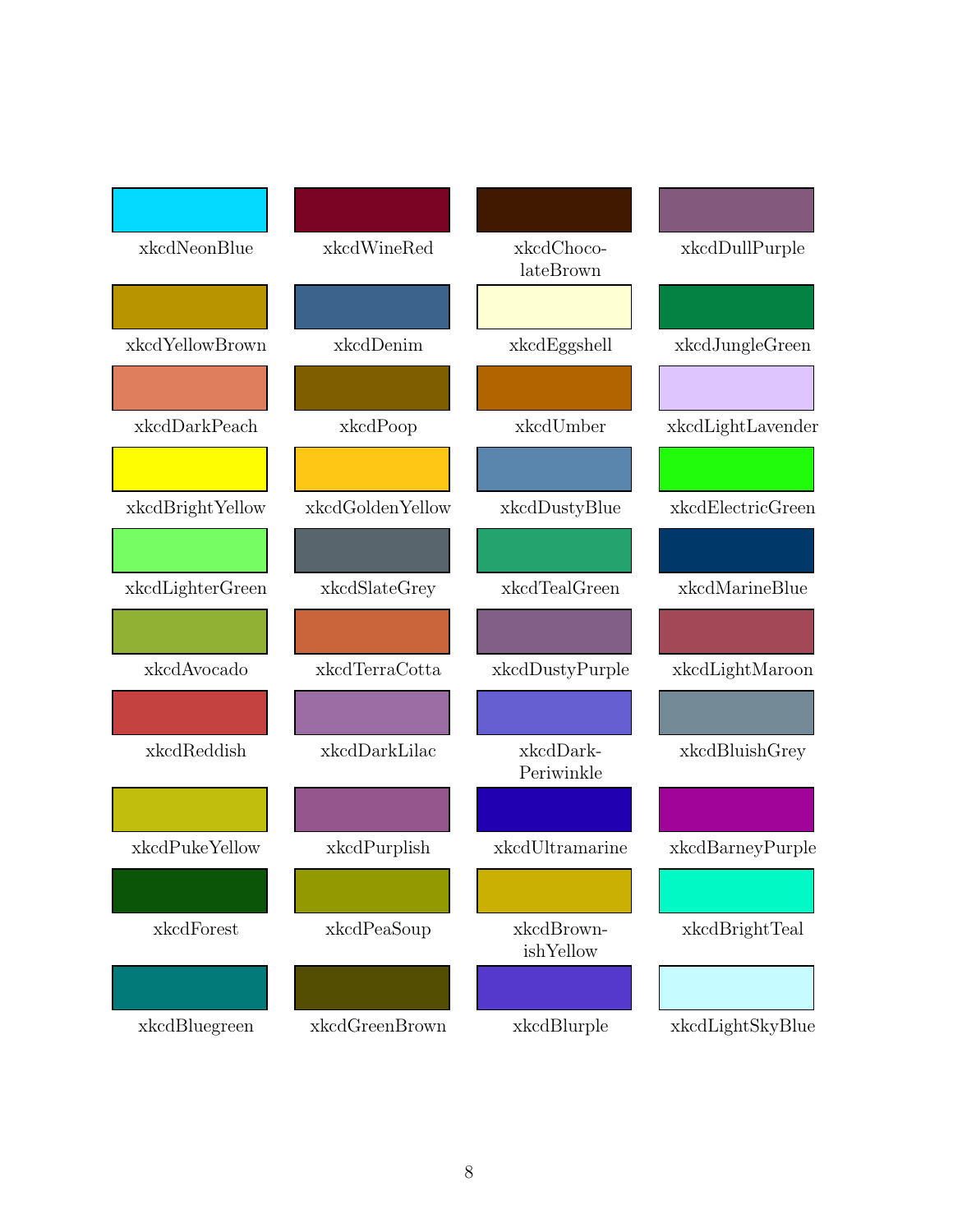| xkcdPeri-<br>winkleBlue  | xkcdPaleViolet            | xkcdTrueBlue                   | xkcdGreenGrey             |
|--------------------------|---------------------------|--------------------------------|---------------------------|
|                          |                           |                                |                           |
| xkcdGreyBrown            | xkcdDark-<br>OliveGreen   | xkcdApricot                    | xkcdFadedPurple           |
|                          |                           |                                |                           |
| xkcdCerise               | xkcdKhakiGreen            | xkcdBurntRed                   | xkcdLight-<br>ForestGreen |
|                          |                           |                                |                           |
| xkcdVioletBlue           | xkcdPaleLavender          | xkcdAcidGreen                  | xkcdPurpleGrey            |
|                          |                           |                                |                           |
| xkcdLemon                | xkcdBrightOrange          | xkcdSoftGreen                  | xkcdBlush                 |
|                          |                           |                                |                           |
| xkcdYellow-<br>ishBrown  | xkcdFluores-<br>centGreen | xkcdElectricPurple             | xkcdSteel                 |
|                          |                           |                                |                           |
| xkcdDullOrange           | xkcdMuddyGreen            | xkcdMarigold                   | xkcdOcean                 |
|                          |                           |                                |                           |
| xkcdLightMauve           | xkcdBordeaux              | xkcdLight-<br><b>BlueGreen</b> | xkcdYellowish             |
|                          |                           |                                |                           |
| xkcdSnotGreen            | xkcd-<br>LightLimeGreen   | xkcdDrabGreen                  | xkcdFadedBlue             |
|                          |                           |                                |                           |
| xkcdDark-<br>ForestGreen | xkcdHotPurple             | xkcdDarkMaroon                 | xkcdBrownGreen            |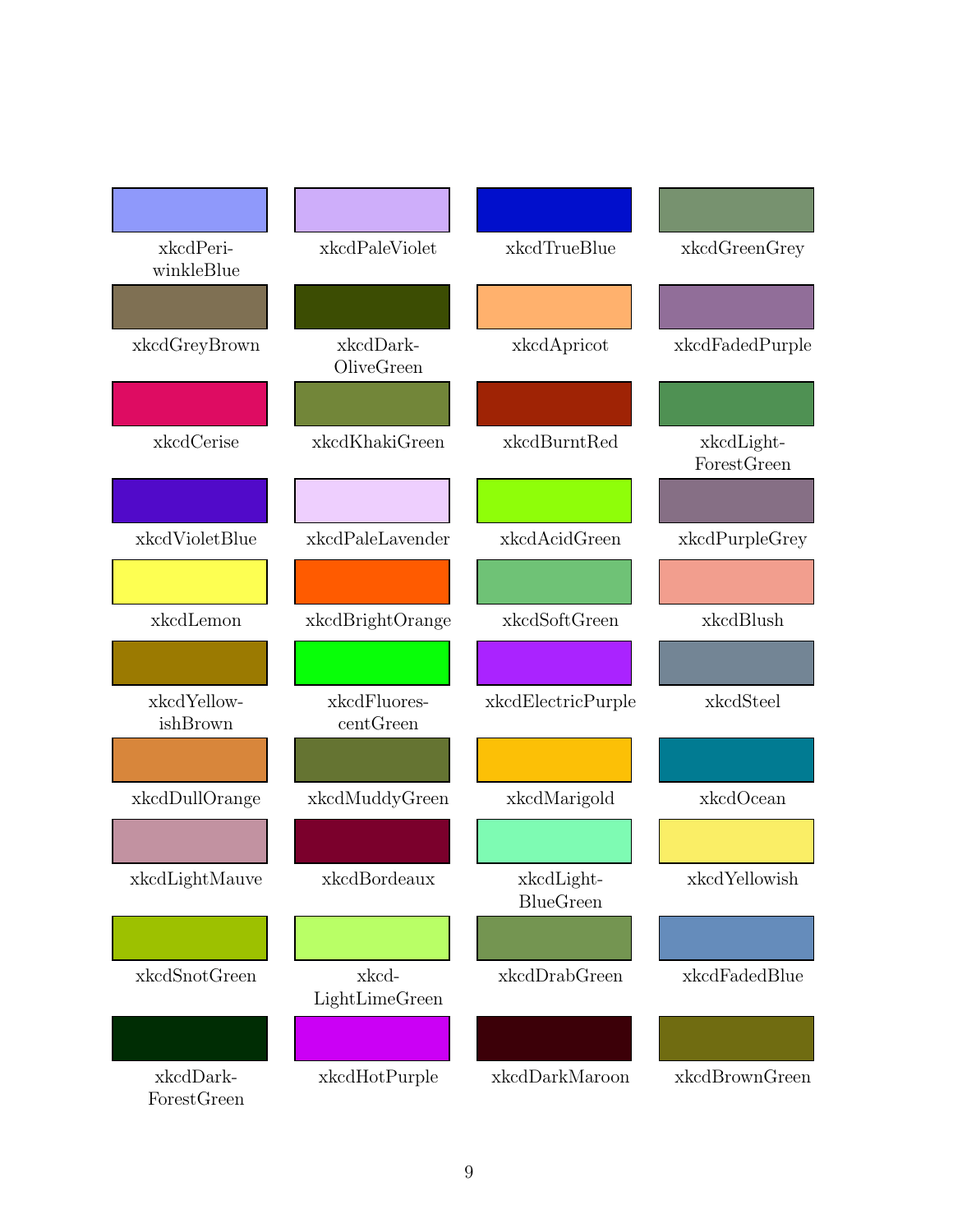| xkcdSwampGreen    | xkcdLightIndigo        | xkcdPurpleyBlue               | xkcdLightishBlue  |
|-------------------|------------------------|-------------------------------|-------------------|
|                   |                        |                               |                   |
| xkcdTealBlue      | xkcdDenimBlue          | xkcdDark-<br>LimeGreen        | xkcdDullYellow    |
|                   |                        |                               |                   |
| xkcdPistachio     | xkcdLemonYellow        | xkcdRedViolet                 | xkcdDuskyPink     |
|                   |                        |                               |                   |
| xkcdDirt          | xkcdVery-<br>DarkGreen | xkcdMedi-<br>umPurple         | xkcdShit          |
| xkcdDarkMustard   | xkcdPeaSoupGreen       | xkcdBub-<br>blegumPink        | xkcdBarbiePink    |
|                   |                        |                               |                   |
| xkcdMilitaryGreen | xkcdPaleTeal           | xkcdBronze                    | xkcdPinkyRed      |
| xkcdDullRed       | xkcdDarkishBlue        | xkcdBluish                    | xkcdDarkGold      |
|                   |                        |                               |                   |
| xkcdYellowyGreen  | xkcdPine               | xkcdDark-<br><b>BlueGreen</b> | xkcdDirtyPink     |
|                   |                        |                               |                   |
| xkcdSlateGreen    | xkcdPrussianBlue       | xkcdBrightViolet              | xkcdLighterPurple |
| xkcdSteelGrey     | xkcdRusset             | xkcdVermillion                | xkcdGreyishBrown  |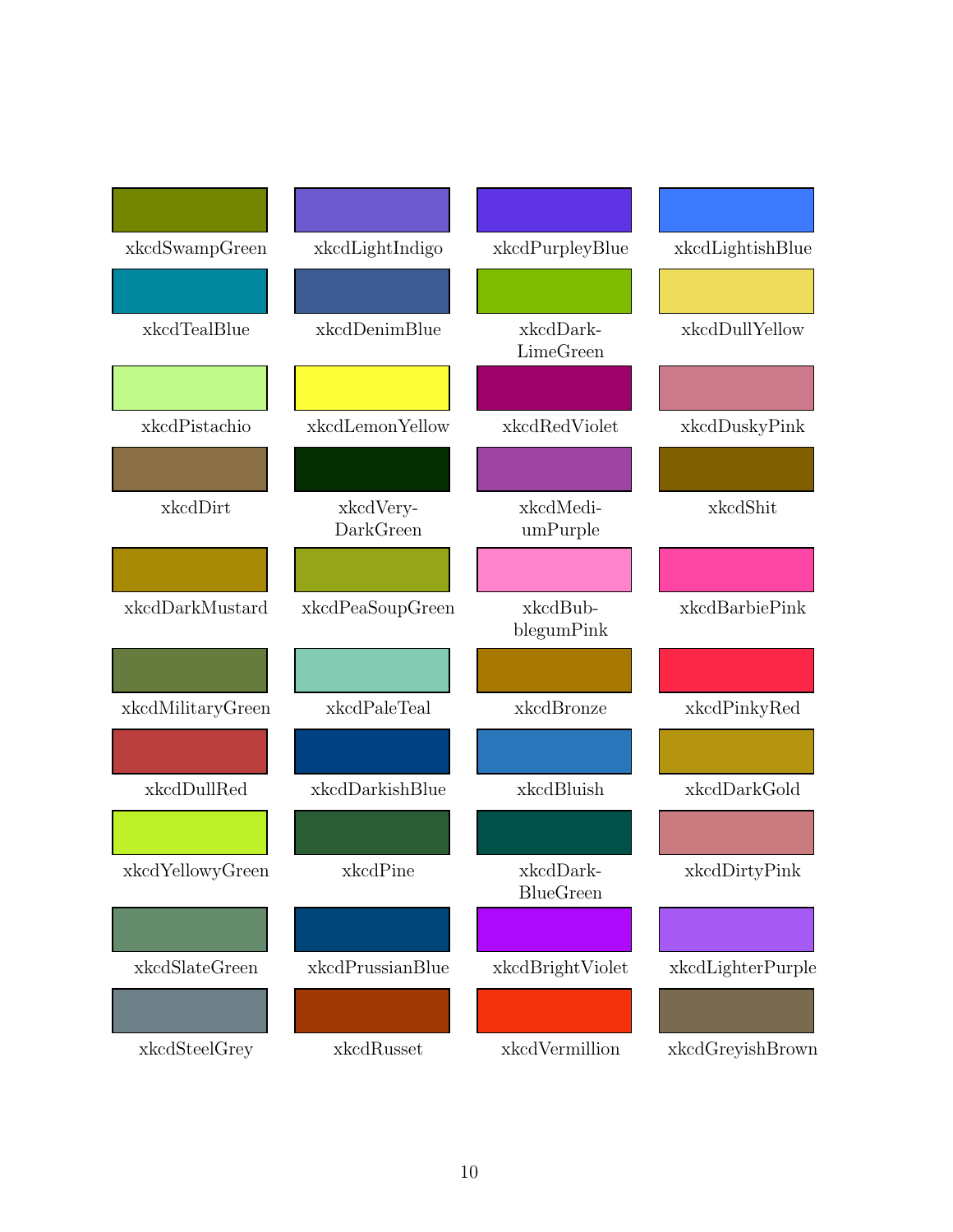| xkcdRedPurple    | xkcdRedPink      | xkcdBright-<br>Turquoise | xkcdGoldenBrown        |
|------------------|------------------|--------------------------|------------------------|
|                  |                  |                          |                        |
| xkcdCeruleanBlue | xkcdSoftBlue     | xkcdEasterGreen          | xkcdAmber              |
|                  |                  |                          |                        |
| xkcdMidBlue      | xkcdShitBrown    | xkcdHospitalGreen        | xkcdPurpleishBlue      |
|                  |                  |                          |                        |
| xkcdPurplyBlue   | xkcdSilver       | xkcdSicklyGreen          | xkcdMelon              |
|                  |                  |                          |                        |
| xkcdDuskyRose    | xkcdBrownOrange  | xkcdDarkishGreen         | xkcdCranberry          |
| xkcdPurpleish    | xkcdEcru         | xkcdMocha                | xkcdBright-<br>Magenta |
|                  |                  |                          |                        |
| xkcdCoffee       | xkcdSepia        | xkcdFadedRed             | xkcdCanaryYellow       |
|                  |                  |                          |                        |
| xkcdBlueyPurple  | xkcdPastelYellow | xkcdPaleTurquoise        | xkcdGreyishPink        |
|                  |                  |                          |                        |
| xkcdMarine       | xkcdPurplishGrey | xkcdCamel                | xkcdBrownishGrey       |
| xkcdBurntYellow  |                  |                          | xkcdSoftPink           |
|                  | xkcdCherryRed    | xkcdOr-<br>angeyBrown    |                        |
|                  |                  |                          |                        |
| xkcdDarkSeaGreen | xkcdAquaMarine   | xkcdRobinEggBlue         | xkcdLightSeaGreen      |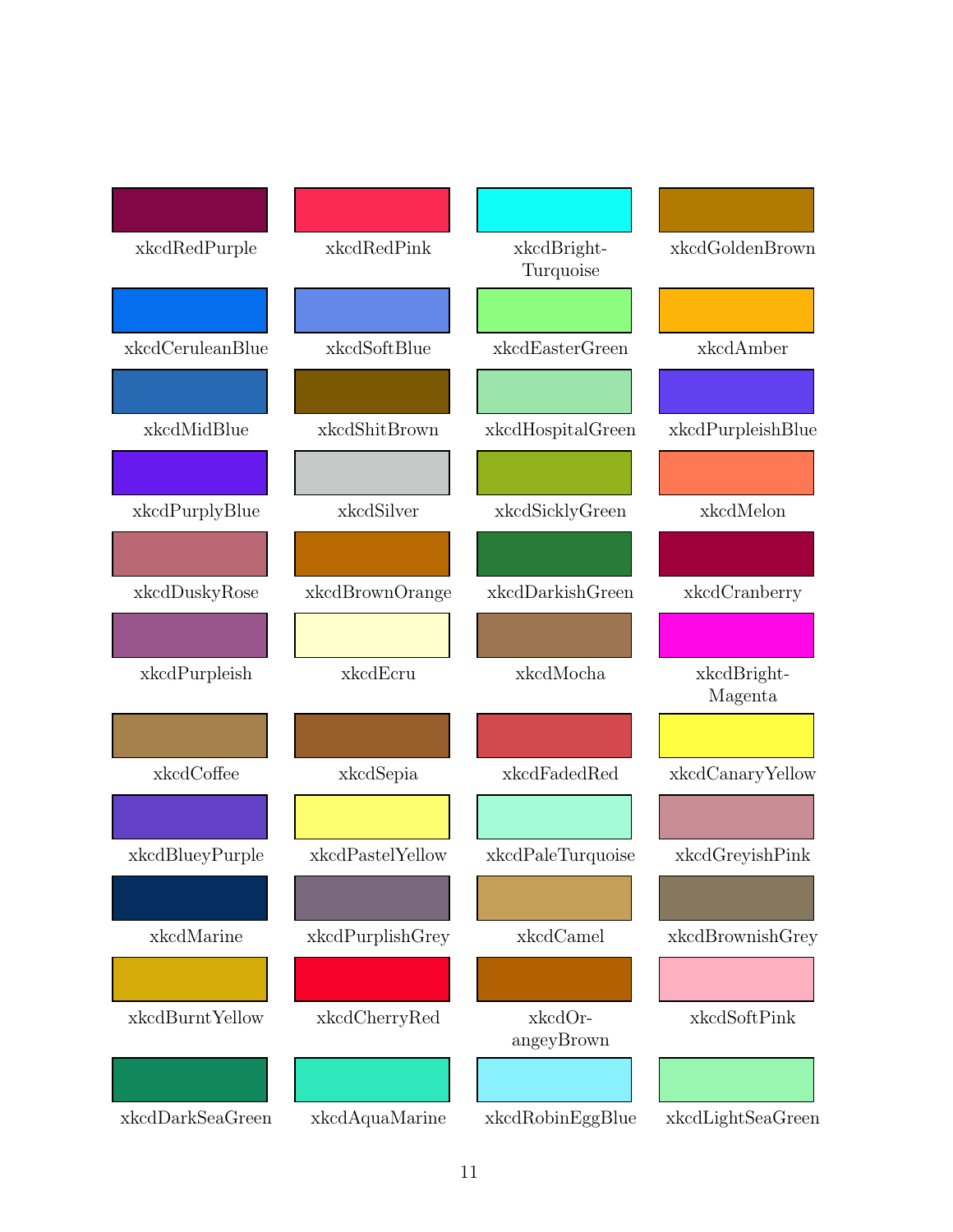| xkcdMudBrown     | xkcdSandstone            | xkcdBritishRac-<br>ingGreen | xkcdFadedPink                   |
|------------------|--------------------------|-----------------------------|---------------------------------|
|                  |                          |                             |                                 |
| xkcdMaize        | xkcdOcre                 | xkcdOrangeYellow            | xkcdDarkKhaki                   |
|                  |                          |                             |                                 |
| xkcdLightLime    | xkcdBright-<br>LightBlue | xkcdJadeGreen               | xkcdBarney                      |
|                  |                          |                             |                                 |
| xkcdAdobe        | xkcdMintyGreen           | xkcdLight-<br>NavyBlue      | xkcdDustyGreen                  |
|                  |                          |                             |                                 |
| xkcdVeryDarkBlue | xkcdOceanGreen           | xkcdMustardGreen            | xkcdPoopBrown                   |
|                  |                          |                             |                                 |
| xkcdOliveBrown   | xkcdPinkRed              | xkcdLightNavy               | xkcdVery-<br>LightPurple        |
|                  |                          |                             |                                 |
| xkcdIvory        | xkcdBright-<br>Lavender  | xkcdBrightAqua              | xkcdRobin'sEgg                  |
|                  |                          |                             |                                 |
| xkcdMutedGreen   | xkcdMediumBrown          | xkcdCopper                  | xkcdDarkLime                    |
|                  |                          |                             |                                 |
| xkcdStrawberry   | xkcdDirtBrown            | xkcdCelery                  | xkcdBrightSkyBlue               |
|                  |                          |                             |                                 |
| xkcdPooBrown     | xkcdPinkishBrown         | xkcdCeladon                 | xkcd-<br><b>BrightLimeGreen</b> |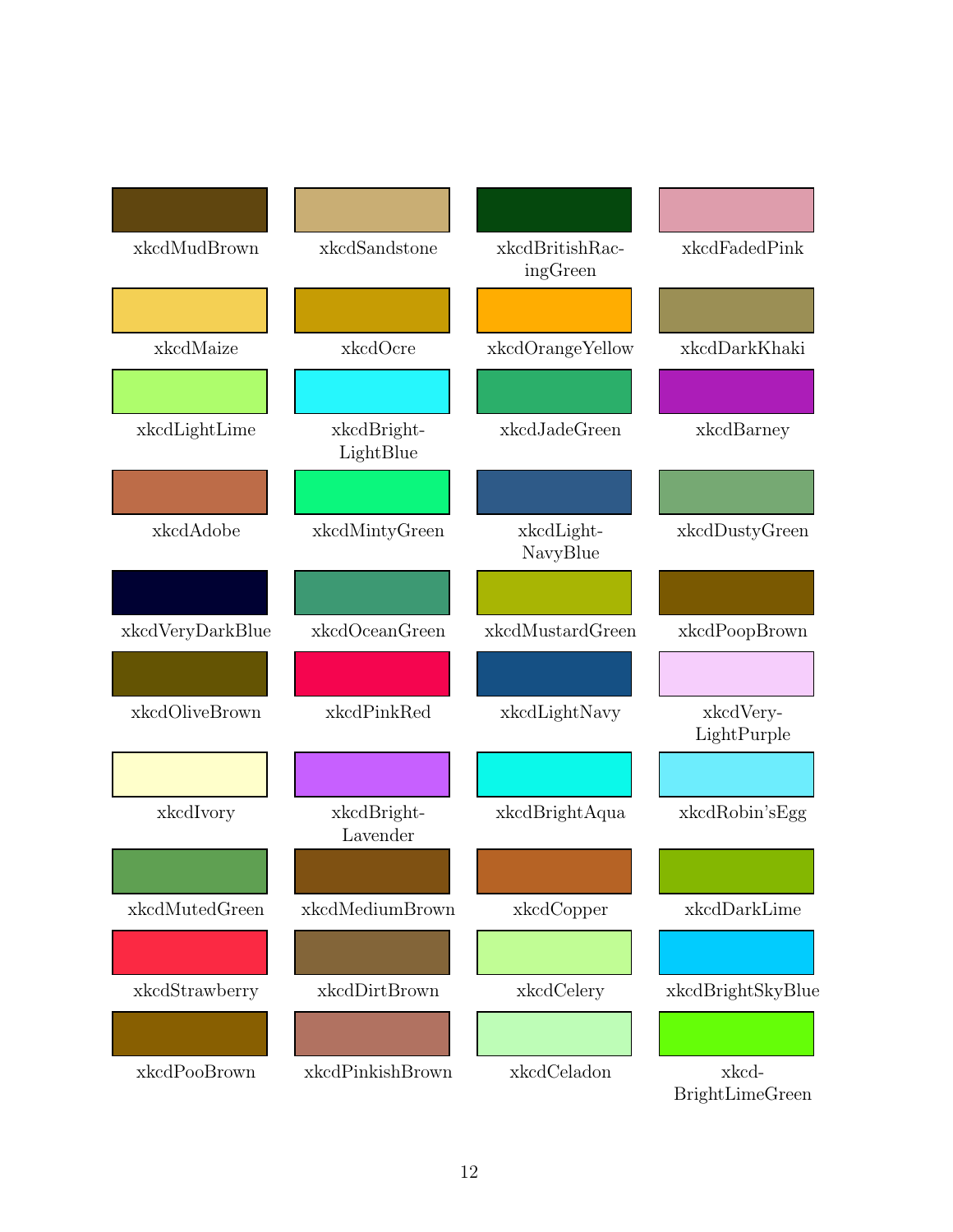| xkcdAuburn                | xkcdShockingPink        | xkcdMulberry    | xkcdCarolinaBlue       |
|---------------------------|-------------------------|-----------------|------------------------|
|                           |                         |                 |                        |
| xkcdLightishGreen         | xkcdLightLilac          | xkcdPaleOlive   | xkcdPump-<br>kinOrange |
|                           |                         |                 |                        |
| xkcdYellowOchre           | xkcd-<br>FireEngineRed  | xkcdDeepSkyBlue | xkcdWatermelon         |
|                           |                         |                 |                        |
| xkcdBottleGreen           | xkcdVery-<br>DarkPurple | xkcdWheat       | xkcdMurkyGreen         |
|                           |                         |                 |                        |
| xkcdBrown-<br>ishPurple   | xkcdKermitGreen         | xkcdPrimaryBlue | xkcdOrangeyRed         |
|                           |                         |                 |                        |
| xkcdPaleLilac             | xkcdRustRed             | xkcdDirtyOrange | xkcdPinkishGrey        |
|                           |                         |                 |                        |
| xkcdLightPlum             | xkcdGreenyBlue          | xkcdDarkNavy    | xkcdPinkPurple         |
|                           |                         |                 |                        |
| xkcdIrishGreen            | xkcdBabyPoop            | xkcdSlimeGreen  | xkcdPurplishRed        |
|                           |                         |                 |                        |
| xkcdRouge                 | xkcdLightRose           | xkcdDrab        | xkcdDarkNavyBlue       |
|                           |                         |                 |                        |
| xkcdLightYel-<br>lowGreen | xkcdEasterPurple        | xkcdSnot        | xkcdLightSalmon        |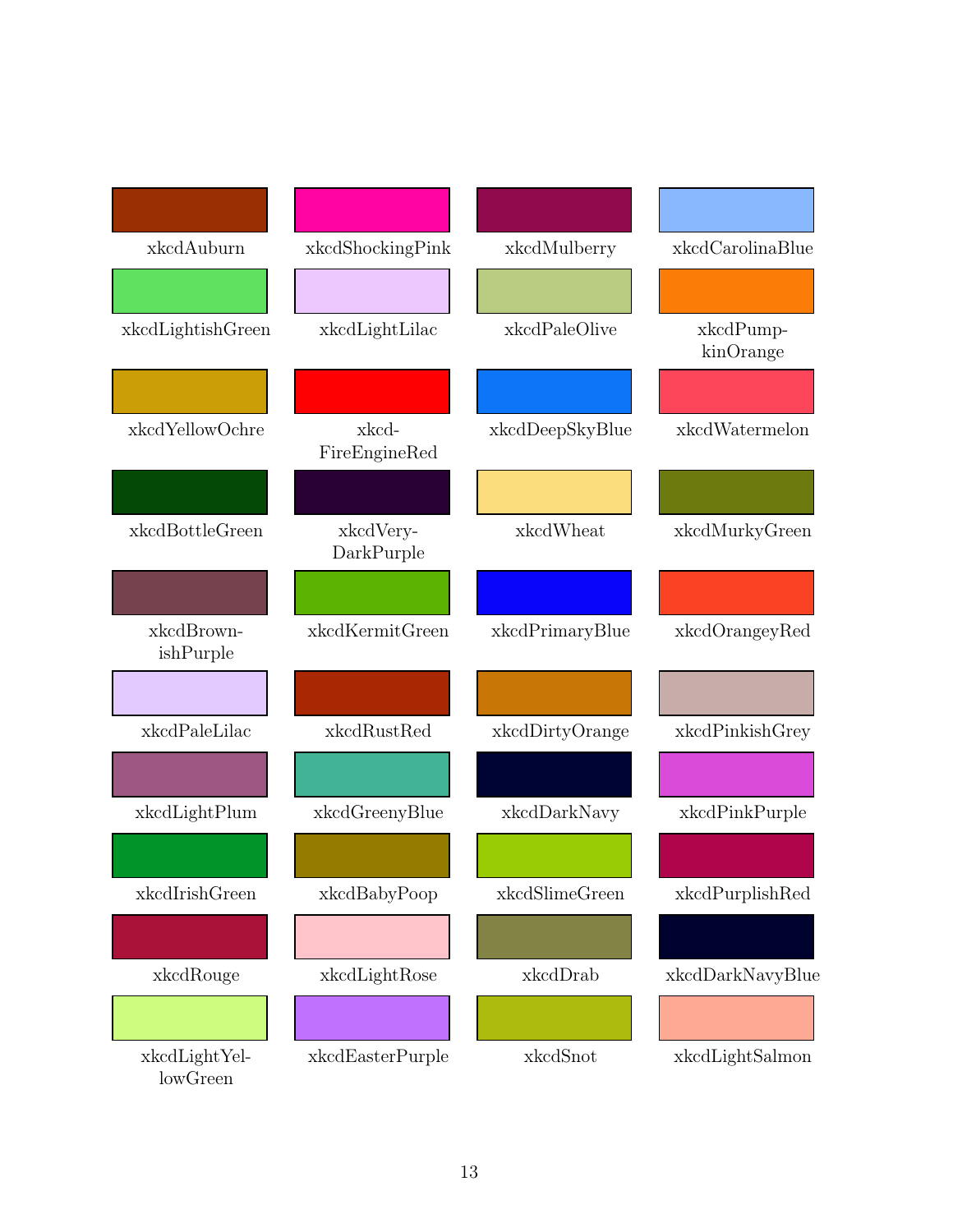| xkcdPurpleyPink | xkcdPoo           | xkcdBerry      | xkcdMediumGrey         |
|-----------------|-------------------|----------------|------------------------|
|                 |                   |                |                        |
| xkcdBrownRed    | xkcdBlood         | xkcdSoftPurple | xkcdGreyPink           |
|                 |                   |                |                        |
| xkcdBlueyGreen  | xkcdMidnight      | xkcdDarkIndigo | xkcdWarmGrey           |
|                 |                   |                |                        |
| xkcdSandyBrown  | xkcdCherry        | xkcdBluePurple | xkcdGunmetal           |
|                 |                   |                |                        |
| xkcdDeepViolet  | xkcdTreeGreen     | xkcdO-         | xkcdSham-              |
|                 |                   | rangishBrown   | rockGreen              |
|                 |                   |                |                        |
| xkcdOrangishRed | xkcdGreenyYellow  | xkcdUglyYellow | xkcdFrenchBlue         |
|                 |                   |                |                        |
| xkcdDuskyPurple | xkcdButterYellow  | xkcdLightBeige | xkcdGolden             |
|                 |                   |                |                        |
| xkcdDuskyBlue   | xkcdLightblue     | xkcdPurplyPink | xkcdOffGreen           |
|                 |                   |                |                        |
| xkcdOcher       | xkcdMilkChocolate | xkcdLightPeach | xkcdDeepMagenta        |
|                 |                   |                |                        |
| xkcdCaramel     | xkcdGreenishTeal  | xkcdPaleLime   | xkcdPurpleRed          |
|                 |                   |                |                        |
| xkcdBlueberry   | xkcdAsparagus     | xkcdPaleGrey   | xkcdLight-<br>GreyBlue |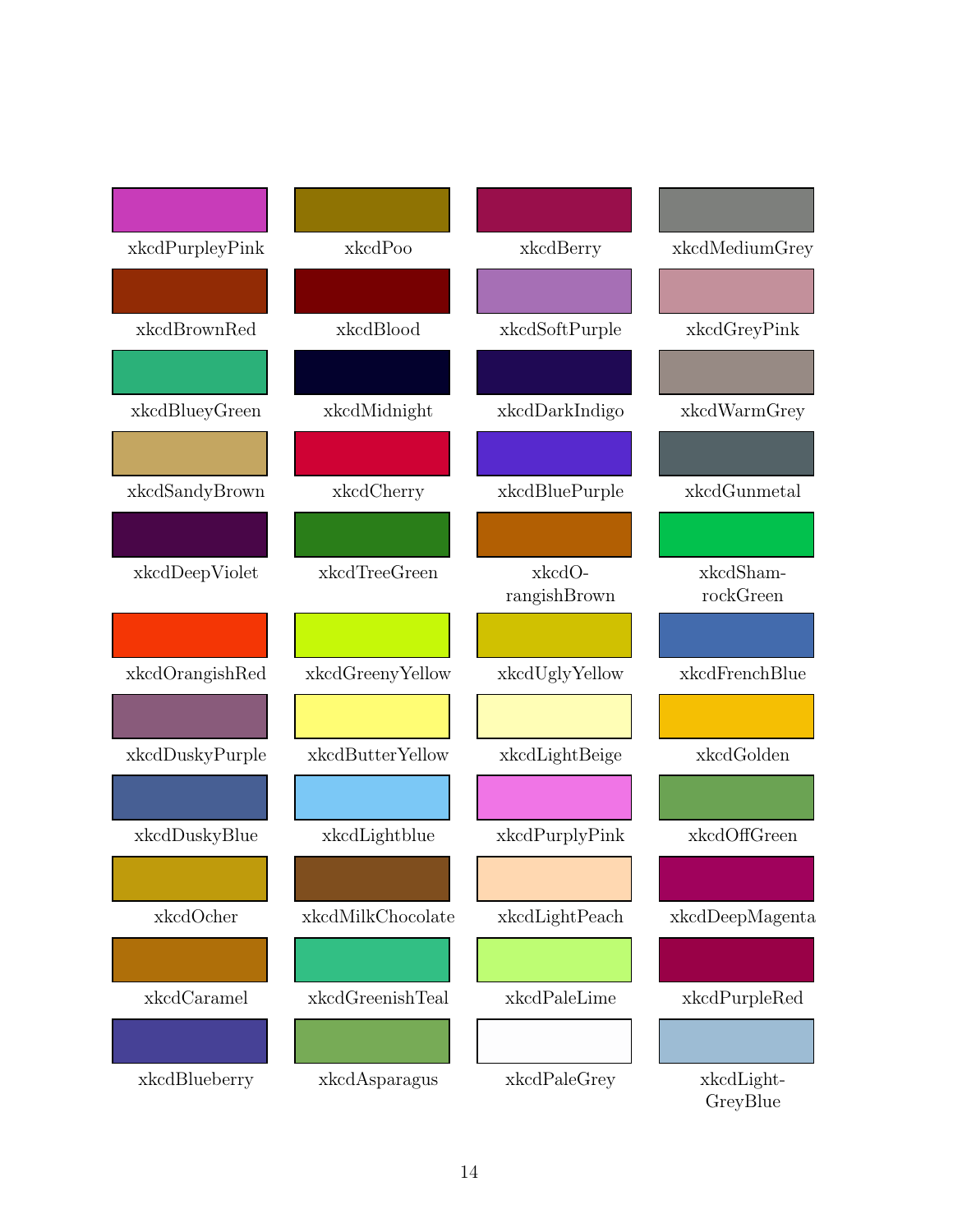| xkcdPale-<br>LimeGreen | xkcdGrassyGreen         | xkcdMossyGreen         | xkcdEarth               |
|------------------------|-------------------------|------------------------|-------------------------|
|                        |                         |                        |                         |
| xkcdDeepOrange         | xkcdPaleAqua            | xkcdRoseRed            | xkcdStone               |
|                        |                         |                        |                         |
| xkcdRustyOrange        | xkcdPea                 | xkcdSickGreen          | xkcdChestnut            |
|                        |                         |                        |                         |
| xkcdBlueGreen          | xkcdAmethyst            | xkcdDark-<br>MintGreen | xkcdPaleRose            |
|                        |                         |                        |                         |
| xkcdMutedBlue          | xkcdFawn                | xkcdBuff               | xkcd-<br>TurquoiseGreen |
|                        |                         |                        |                         |
| xkcdMuddyBrown         | xkcdSea                 | xkcdTomato             | xkcdCarnationPink       |
|                        |                         |                        |                         |
| xkcdBanana             | xkcdNeonYellow          | xkcdGreyish            | xkcdMidGreen            |
|                        |                         |                        |                         |
| xkcdMutedPurple        | xkcdElectricPink        | xkcdSandy              | xkcdUglyPink            |
|                        |                         |                        |                         |
| xkcdTurquoiseBlue      | xkcdLight-<br>Burgundy  | xkcdGreenishTan        | xkcdDarkMint            |
|                        |                         |                        |                         |
| xkcdLightPurple        | xkcdMid-<br>nightPurple | xkcdPinkishOrange      | xkcdPear                |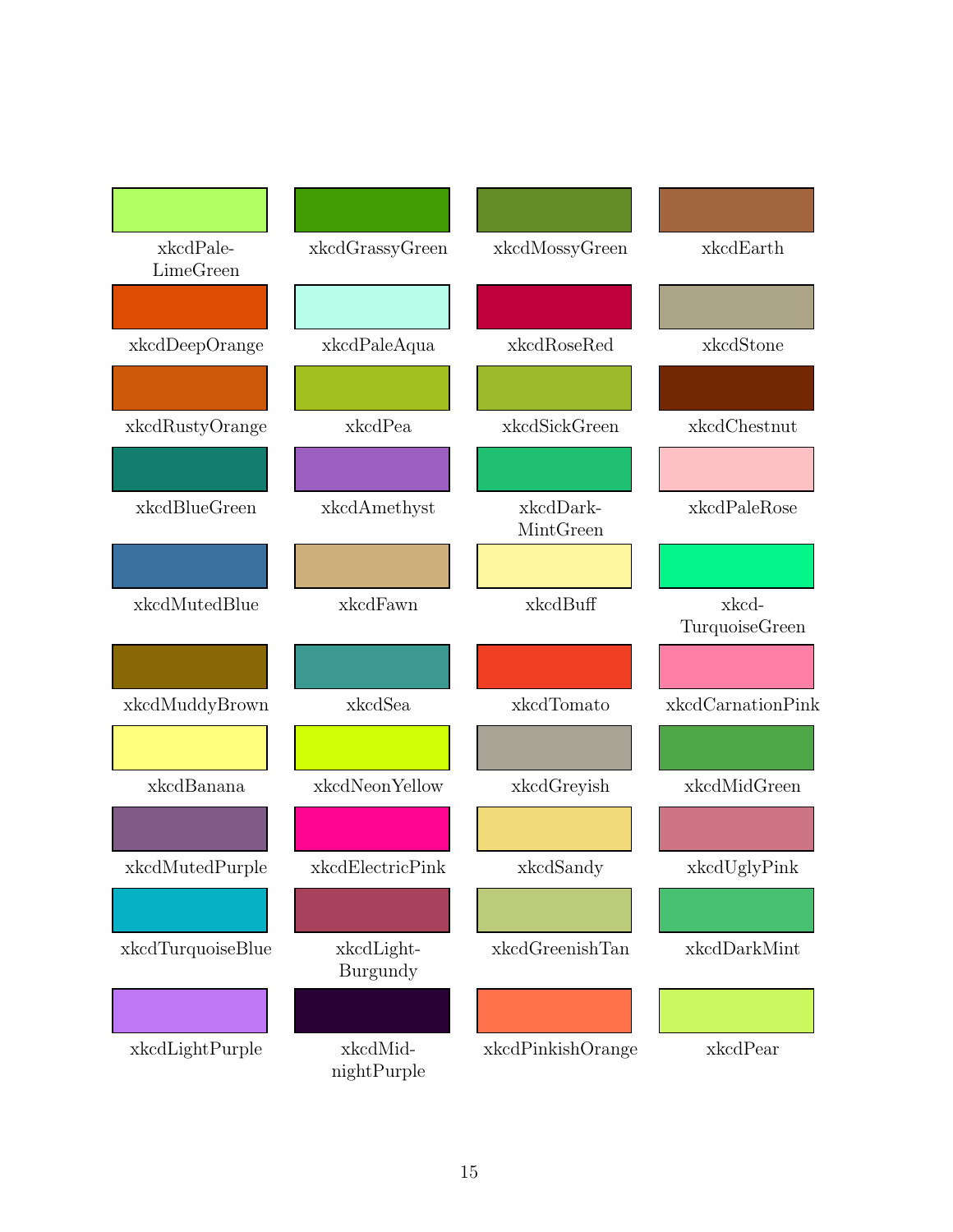| xkcdDarkPlum          | xkcdTealish            | xkcdPerrywinkle          | xkcdYellow-<br>ishOrange  |
|-----------------------|------------------------|--------------------------|---------------------------|
|                       |                        |                          |                           |
| xkcdPastelOrange      | xkcdIris               | xkcdUltra-<br>marineBlue | xkcdNavyGreen             |
|                       |                        |                          |                           |
| xkcdSeaweed           | xkcdKiwi               | xkcdFluroGreen           | xkcdBright-<br>LightGreen |
|                       |                        |                          |                           |
| xkcdVividGreen        | xkcdFrogGreen          | xkcdDullBrown            | xkcdDusk                  |
|                       |                        |                          |                           |
| xkcdMus-<br>tardBrown | xkcdLeafyGreen         | xkcdCoolBlue             | xkcdAlmostBlack           |
|                       |                        |                          |                           |
| xkcdYellowGreen       | xkcdHeliotrope         | xkcdGreenApple           | xkcdBaby-<br>PoopGreen    |
|                       |                        |                          |                           |
| xkcdApple             | xkcdPurpleishPink      | xkcdNightBlue            | xkcdMerlot                |
|                       |                        |                          |                           |
| xkcdLightgreen        | xkcdTomatoRed          | xkcdKeyLime              | xkcdPaleCyan              |
|                       |                        |                          |                           |
| xkcdVomitYellow       | xkcdPur-<br>plishBrown | xkcdBubblegum            | xkcdShamrock              |
|                       |                        |                          |                           |
| xkcdMango             | xkcdLimeYellow         | xkcdHotGreen             | xkcdGrapePurple           |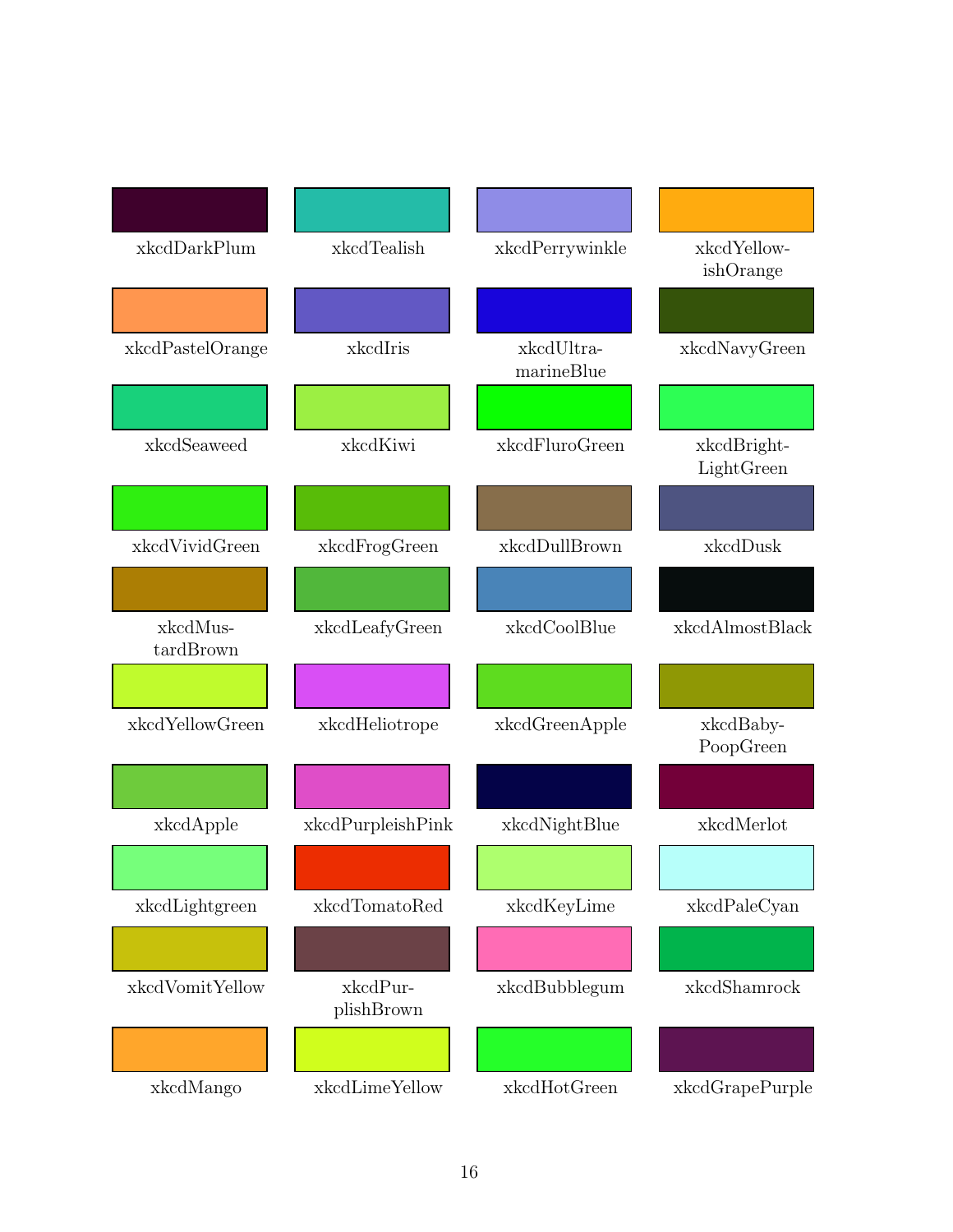| xkcdFadedOrange          | xkcdAvocadoGreen        | xkcdPeacockBlue          | xkcdWeirdGreen         |
|--------------------------|-------------------------|--------------------------|------------------------|
|                          |                         |                          |                        |
| xkcdBrightLilac          | xkcdFernGreen           | xkcdDirtyBlue            | xkcdRustOrange         |
|                          |                         |                          |                        |
| xkcdHeather              | xkcdDeepTeal            | xkcdDarkSeafoam          | xkcdBabyPoo            |
|                          |                         |                          |                        |
| xkcdYellowgreen          | xkcdLightSage           | xkcdLigh-<br>tAquamarine | xkcdSpearmint          |
|                          |                         |                          |                        |
| xkcdBrightLime           | xkcdVibrantGreen        | xkcdVery-<br>PaleGreen   | xkcdFadedYellow        |
|                          |                         |                          |                        |
| xkcdBile                 | xkcdViridian            | xkcdVeryLightPink        | xkcdPukeBrown          |
|                          |                         |                          |                        |
| xkcdMediumPink           | xkcdUglyPurple          | xkcdSun-<br>shineYellow  | xkcdSeaweedGreen       |
|                          |                         |                          |                        |
| xkcdLight-<br>Periwinkle | xkcdLemonGreen          | xkcdGreenyBrown          | xkcdDarkGreyBlue       |
|                          |                         |                          |                        |
| xkcdBrightOlive          | xkcdTurtleGreen         | xkcdPaleSkyBlue          | xkcdLightMustard       |
|                          |                         |                          |                        |
| xkcdDiarrhea             | xkcdDark-<br>Aquamarine | xkcdBrownishPink         | xkcdBabyShit-<br>Green |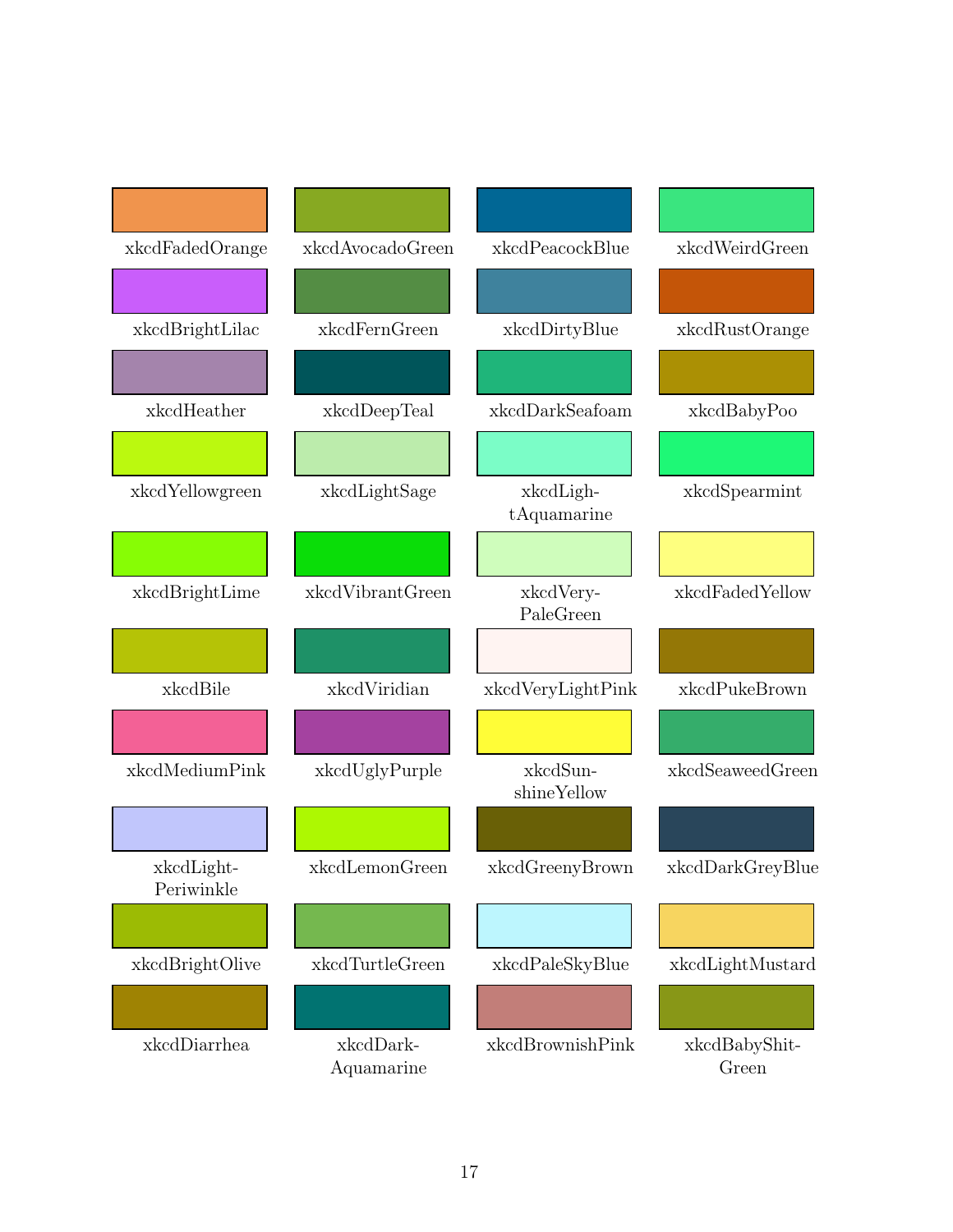| xkcdPurpley      | xkcdGreyblue    | xkcdHotMagenta          | xkcdBlueGrey              |
|------------------|-----------------|-------------------------|---------------------------|
|                  |                 |                         |                           |
| xkcdPale         | xkcdCoolGreen   | xkcdSandyYellow         | xkcdEggshellBlue          |
|                  |                 |                         |                           |
| xkcdBarfGreen    | xkcdBabyGreen   | xkcdVibrantPurple       | xkcdBrownGrey             |
|                  |                 |                         |                           |
| xkcdWaterBlue    | xkcdLipstickRed | xkcdBananaYellow        | xkcdWisteria              |
|                  |                 |                         |                           |
| xkcdPurpleBrown  | xkcdBrownYellow | xkcdPurplePink          | xkcdLemonLime             |
|                  |                 |                         |                           |
| xkcdGreyBlue     | xkcdDustyRed    | xkcdDeepRose            | xkcdDark-<br>SeafoamGreen |
|                  |                 |                         |                           |
| xkcdMuddyYellow  | xkcdCarnation   | xkcdYellowyBrown        | xkcdVioletRed             |
|                  |                 |                         |                           |
| xkcdTwilightBlue | xkcdPureBlue    | xkcdLightishRed         | xkcdBrickOrange           |
|                  |                 |                         |                           |
| xkcdVelvet       | xkcdSunflower   | xkcdLight-<br>MintGreen | xkcdLight-<br>GrassGreen  |
|                  |                 |                         |                           |
| xkcdLavenderBlue | xkcdRustyRed    | xkcdLight-<br>ishPurple | xkcdDriedBlood            |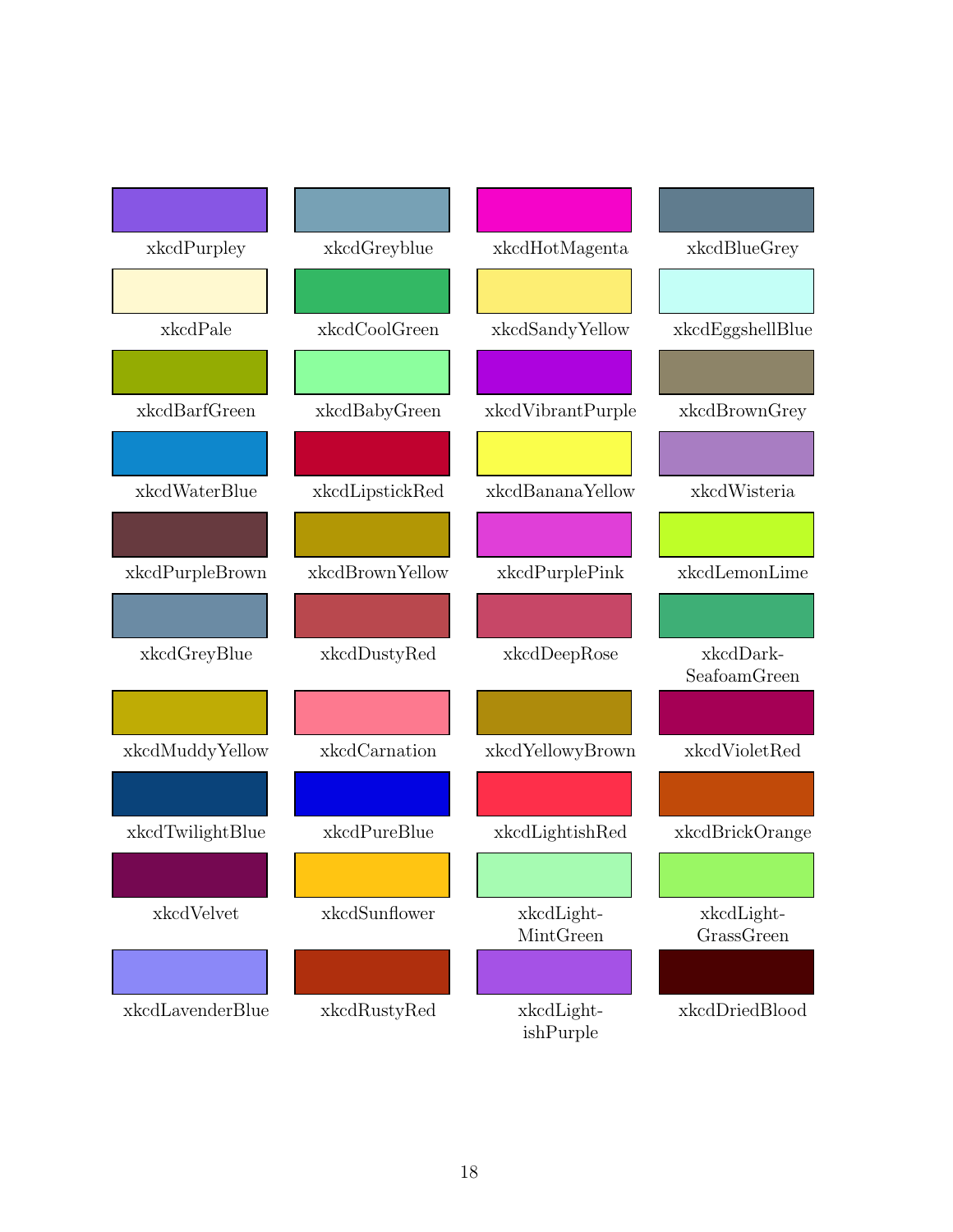| xkcdLight-<br>BlueGrey | xkcdLeaf                 | xkcdOrangish               | xkcdPaleO-<br>liveGreen |
|------------------------|--------------------------|----------------------------|-------------------------|
|                        |                          |                            |                         |
| xkcdOffYellow          | xkcdDustyOrange          | xkcdButter                 | xkcdRoyal               |
|                        |                          |                            |                         |
| xkcdPetrol             | xkcdGreenishCyan         | xkcdDuckEggBlue            | xkcdBub-<br>bleGumPink  |
|                        |                          |                            |                         |
| xkcdBluegrey           | xkcdWarmBrown            | xkcdTwilight               | xkcdSaffron             |
|                        |                          |                            |                         |
| xkcdPurpleBlue         | xkcdDarkSand             | xkcdVibrantBlue            | xkcdPutty               |
|                        |                          |                            |                         |
| xkcdLawnGreen          | xkcdCamou-<br>flageGreen | xkcdBlushPink              | xkcdReddyBrown          |
|                        |                          |                            |                         |
| xkcdDarkishRed         | xkcdAlgaeGreen           | xkcdDarkCoral              | xkcdBrightCyan          |
|                        |                          |                            |                         |
| xkcdPissYellow         | xkcdPastelRed            | xkcdGreen-<br>ishTurquoise | xkcdDark                |
|                        |                          |                            |                         |
| xkcdRuby               | xkcdPoopGreen            | xkcdOrangered              | xkcdDandelion           |
|                        |                          |                            |                         |
| xkcdClaret             | xkcdPaleMauve            | xkcdLipstick               | xkcdRosa                |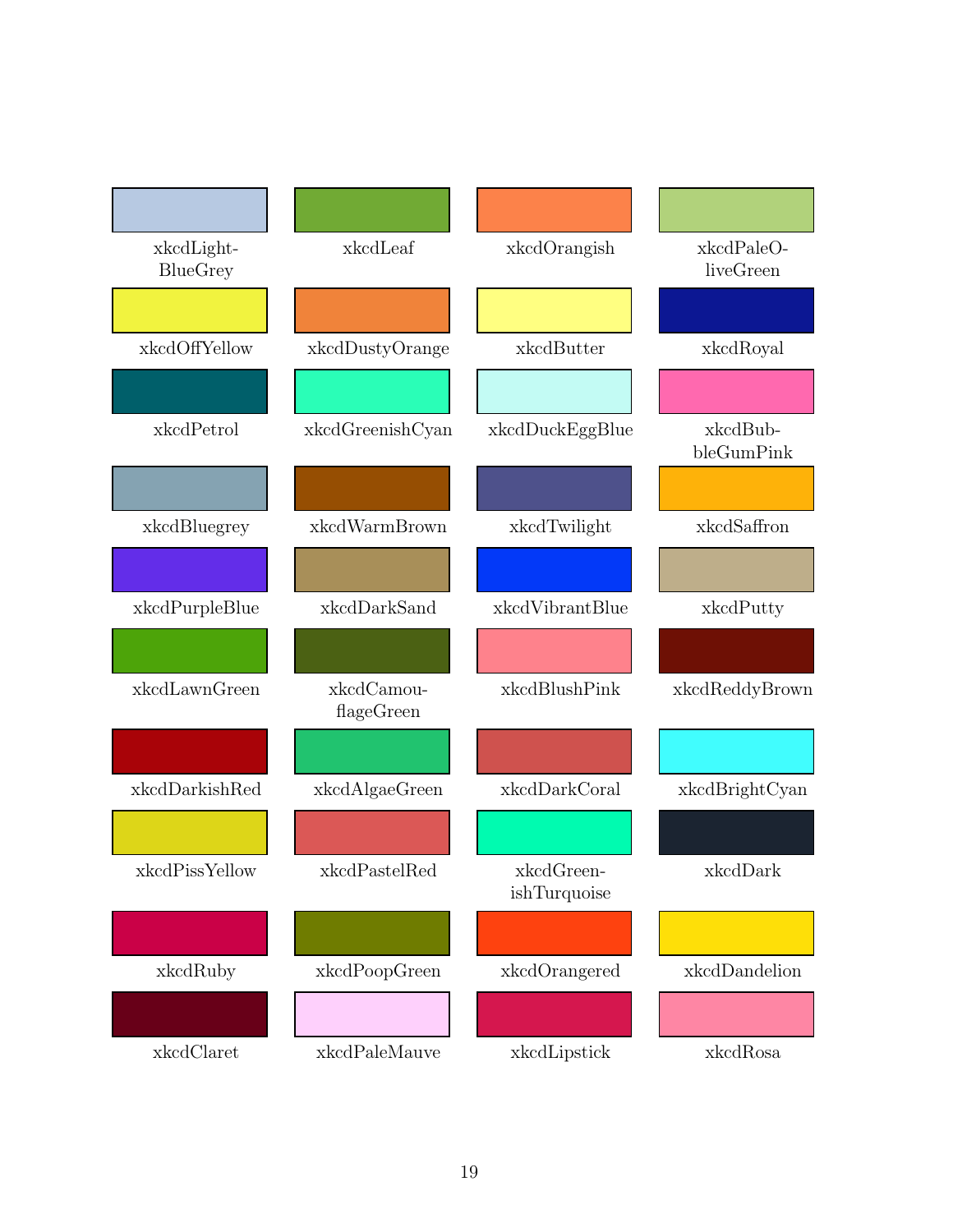| xkcdDarkblue            | xkcdTanBrown              | xkcdShitGreen              | xkcdRedWine      |
|-------------------------|---------------------------|----------------------------|------------------|
|                         |                           |                            |                  |
| xkcdPinky               | xkcdMudGreen              | xkcdLight-<br>GreenishBlue | xkcdDullTeal     |
|                         |                           |                            |                  |
| xkcdDeepLavender        | xkcdVividBlue             | xkcdRawUmber               | xkcdLightMint    |
|                         |                           |                            |                  |
| xkcdLight-<br>LightBlue | xkcdHigh-<br>lighterGreen | xkcdGreenyGrey             | xkcdBlueyGrey    |
|                         |                           |                            |                  |
| xkcdAlgae               | xkcdSapGreen              | xkcdPaleSalmon             | xkcdMetallicBlue |
|                         |                           |                            |                  |
| xkcdIce                 | xkcdGrossGreen            | xkcdDodgerBlue             | xkcdWarmPink     |
|                         |                           |                            |                  |
| xkcdLight-<br>GreenBlue | xkcdFlatGreen             | xkcdDarkBlueGrey           | xkcdClayBrown    |
|                         |                           |                            |                  |
| xkcdSandYellow          | xkcdGrapefruit            | xkcdBloodOrange            | xkcdVeryPaleBlue |
|                         |                           |                            |                  |
| xkcdOldPink             | xkcdNeonRed               | xkcdGoldenRod              | xkcdPlumPurple   |
|                         |                           |                            |                  |
| xkcdPalePeach           | xkcdDark-<br>YellowGreen  | xkcdCarmine                | xkcdDeepSeaBlue  |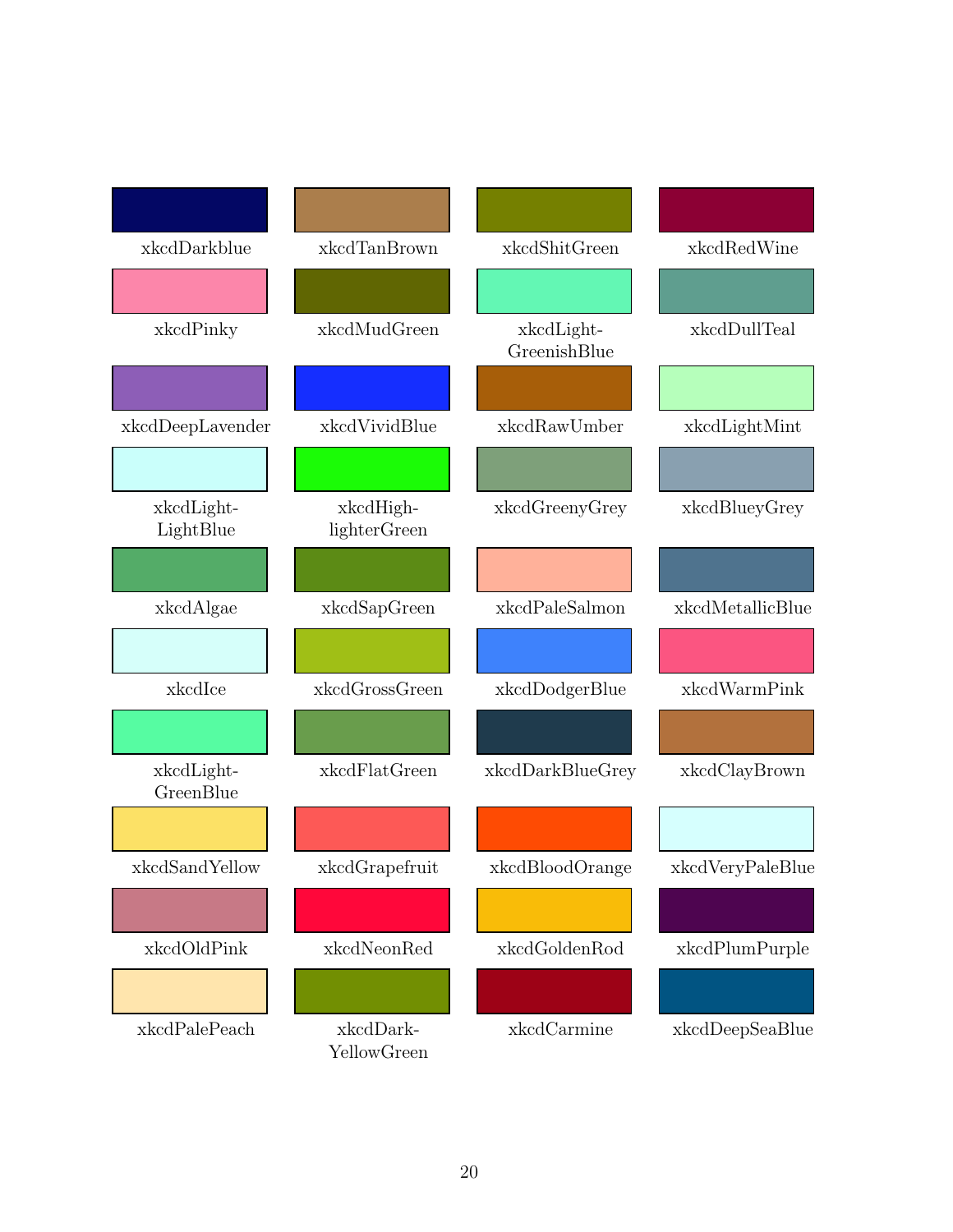| xkcdDarkHotPink              | xkcdWarmBlue             | xkcdLightKhaki  | xkcdIckyGreen   |
|------------------------------|--------------------------|-----------------|-----------------|
|                              |                          |                 |                 |
| xkcdGreenblue                | xkcdDirtyPurple          | xkcdRichBlue    | xkcdMushroom    |
|                              |                          |                 |                 |
| xkcdFlatBlue                 | xkcdDarkSlateBlue        | xkcdDarkSage    | xkcdCoralPink   |
|                              |                          |                 |                 |
| xkcdTrueGreen                | xkcdDarkishPurple        | xkcdDarkTaupe   | xkcdCoolGrey    |
|                              |                          |                 |                 |
| xkcdCanary                   | xkcdBoogerGreen          | xkcdMutedPink   | xkcdHazel       |
|                              |                          |                 |                 |
| xkcdDark-<br>RoyalBlue       | xkcdVividPurple          | xkcdRacingGreen | xkcdLeather     |
|                              |                          |                 |                 |
| xkcdGreenBlue                | xkcdSunflow-<br>erYellow | xkcdRichPurple  | xkcdPaleMagenta |
|                              |                          |                 |                 |
| xkcdLightYel-<br>lowishGreen | xkcdIndigoBlue           | xkcdDarkFuchsia | xkcdYellowTan   |
|                              |                          |                 |                 |
| xkcdWintergreen              | xkcdVioletPink           | xkcdTopaz       | xkcdSeafoamBlue |
|                              |                          |                 |                 |
| xkcdLightGold                | xkcdGreyGreen            | xkcdFoamGreen   | xkcdCreme       |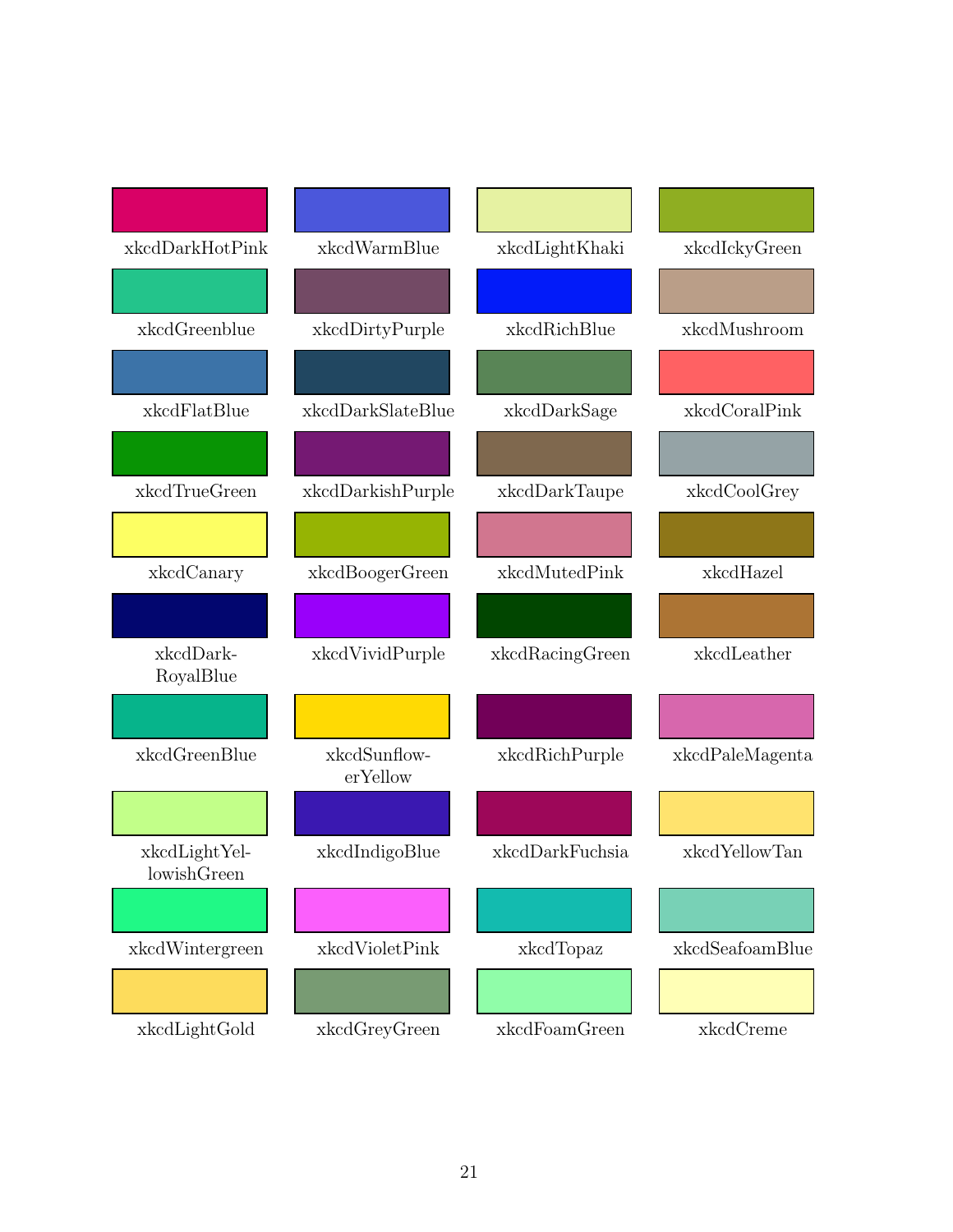| xkcdClearBlue             | xkcdUglyBlue     | xkcdTerracota             | xkcdVery-<br>DarkBrown           |
|---------------------------|------------------|---------------------------|----------------------------------|
|                           |                  |                           |                                  |
| xkcdStraw                 | xkcdParchment    | xkcdOr-<br>angeyYellow    | xkcdGreyishTeal                  |
|                           |                  |                           |                                  |
| xkcdSapphire              | xkcdNiceBlue     | xkcdBrowny-<br>Orange     | xkcdWashe-<br>dOutGreen          |
|                           |                  |                           |                                  |
| xkcdTiffanyBlue           | xkcdLightSeafoam | xkcdLight-<br>NeonGreen   | xkcdLight-<br><b>BrightGreen</b> |
|                           |                  |                           |                                  |
| xkcdLight-<br>BluishGreen | xkcdRosyPink     | xkcdPeachyPink            | xkcdPale-<br>LightGreen          |
|                           |                  |                           |                                  |
| xkcdOldRose               | xkcdFern         | xkcdDuskBlue              | xkcdCamo                         |
|                           |                  |                           |                                  |
| xkcdBurntSiena            | xkcdTealishGreen | xkcdSwamp                 | xkcdSandBrown                    |
|                           |                  |                           |                                  |
| xkcdRustBrown             | xkcdOrangeish    | xkcdLightRoy-<br>alBlue   | xkcdCocoa                        |
|                           |                  |                           |                                  |
| xkcdBabyPurple            | xkcdRawSienna    | xkcdRadioac-<br>tiveGreen | xkcdLight-<br>PeaGreen           |
|                           |                  |                           |                                  |
| xkcdCinnamon              | xkcdSquash       | xkcdCharcoalGrey          | xkcdBrightYel-<br>lowGreen       |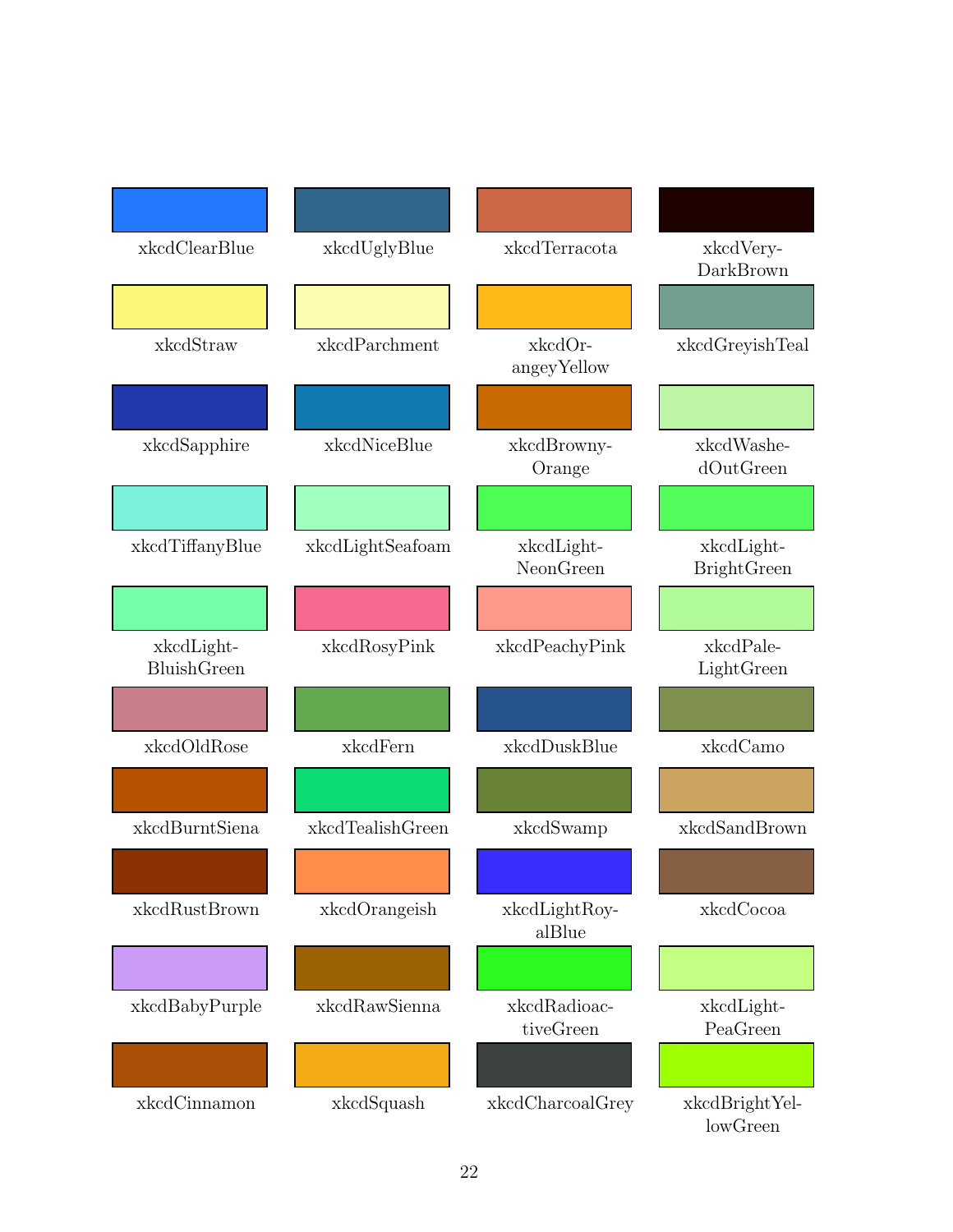| xkcdBaby-<br>PukeGreen                                                                                                           | xkcdPoisonGreen         | xkcdLightLavendar       | xkcdIndianRed                 |
|----------------------------------------------------------------------------------------------------------------------------------|-------------------------|-------------------------|-------------------------------|
|                                                                                                                                  |                         |                         |                               |
| xkcdDarkCream                                                                                                                    | xkcdToupe               | xkcdButterscotch        | xkcdBurple                    |
|                                                                                                                                  |                         |                         |                               |
| xkcdTanGreen                                                                                                                     | xkcdSunYellow           | xkcdPaleGold            | xkcdLight-<br>LightGreen      |
|                                                                                                                                  |                         |                         |                               |
| xkcdLichen                                                                                                                       | xkcdGreenYellow         | xkcdDarkgreen           | xkcdAzul                      |
|                                                                                                                                  |                         |                         |                               |
| xkcdSunnyYellow                                                                                                                  | xkcdSicklyYellow        | xkcdKelleyGreen         | xkcdBruise                    |
|                                                                                                                                  |                         |                         |                               |
| xkcdBrownyGreen                                                                                                                  | xkcdBattle-<br>shipGrey | xkcdOffBlue             | xkcdManilla                   |
|                                                                                                                                  |                         |                         |                               |
| xkcdGreenishBeige                                                                                                                | xkcdDeepBrown           | xkcdDarkishPink         | xkcdCustard                   |
|                                                                                                                                  |                         |                         |                               |
| xkcdUglyBrown                                                                                                                    | xkcdStormyBlue          | xkcdLiliac              | xkcdBabyShit-<br><b>Brown</b> |
|                                                                                                                                  |                         |                         |                               |
| $\mathbf x\mathbf k\mathbf c\mathbf d\mathbf R\mathbf e\mathbf d\mathbf d\mathbf s\mathbf h\mathbf G\mathbf r\mathbf e\mathbf y$ | xkcdPowderPink          | xkcdEgg-<br>plantPurple | xkcdEggShell                  |
|                                                                                                                                  |                         |                         |                               |
| xkcdVery-<br>LightBrown                                                                                                          | xkcdTeaGreen            | xkcdOrangePink          | xkcdLight-<br>GreyGreen       |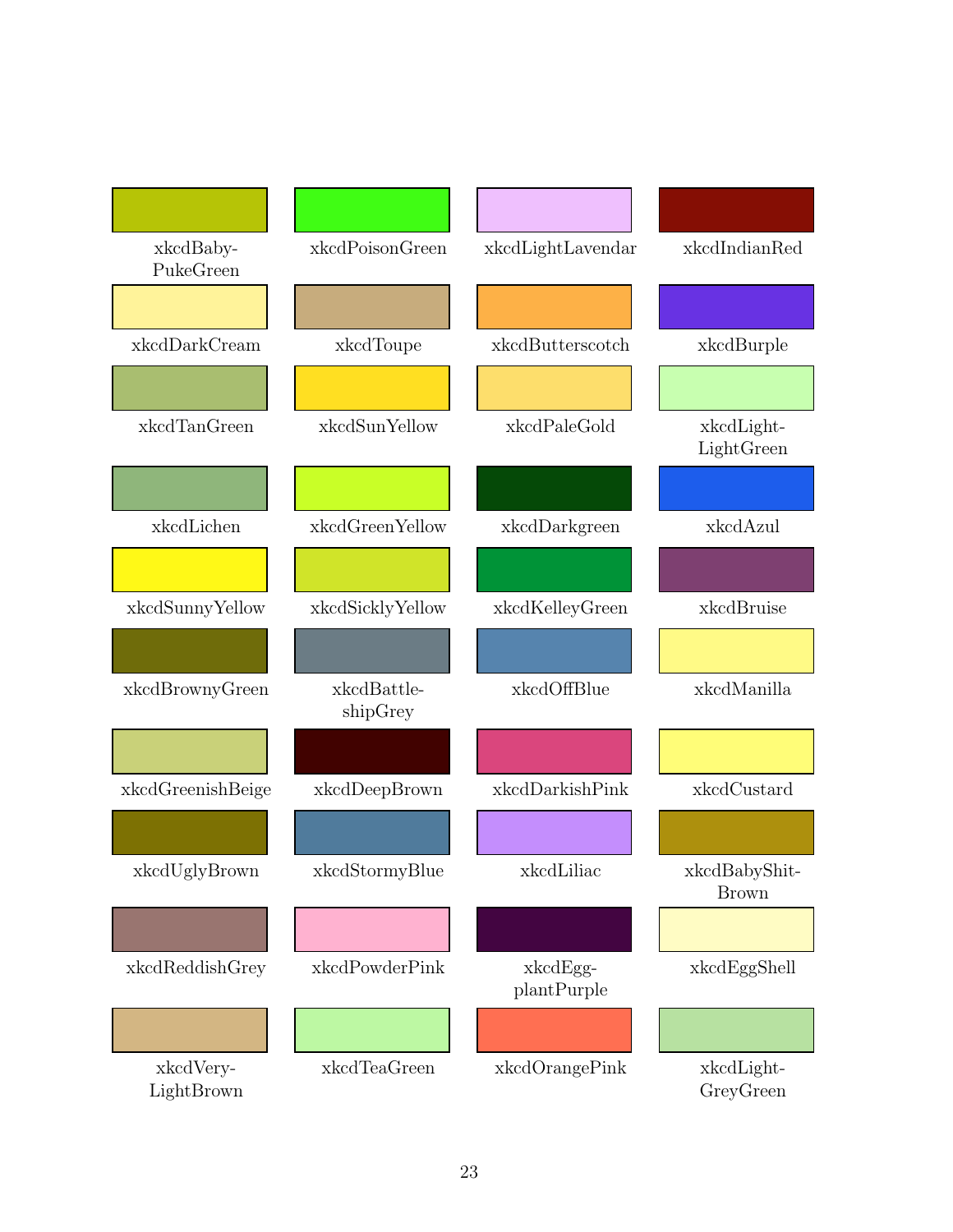| xkcdKiwiGreen           | xkcdBoringGreen            | xkcdLight-<br>PastelGreen      | xkcdCandyPink              |
|-------------------------|----------------------------|--------------------------------|----------------------------|
|                         |                            |                                |                            |
| xkcdPurply              | xkcdPurpleyGrey            | xkcd-<br>DustyLavender         | xkcdDesert                 |
|                         |                            |                                |                            |
| xkcdDeepLilac           | xkcdPigPink                | xkcdOliveYellow                | xkcdLight-<br>SeafoamGreen |
|                         |                            |                                |                            |
| xkcdLight-<br>MossGreen | xkcdLavenderPink           | xkcdDeepAqua                   | xkcdBland                  |
|                         |                            |                                |                            |
| xkcdStrongPink          | xkcdGreenTeal              | xkcdDeep-<br>Turquoise         | xkcdDark-<br>GreenBlue     |
|                         |                            |                                |                            |
| xkcdBright-<br>SeaGreen | xkcdBooger                 | xkcdBlueWith-<br>AHintOfPurple | xkcdBlueBlue               |
|                         |                            |                                |                            |
| xkcdWindowsBlue         | xkcdToxicGreen             | xkcdStrongBlue                 | xkcdSpruce                 |
|                         |                            |                                |                            |
| xkcdPinkishTan          | xkcdMacaro-<br>niAndCheese | xkcdGreyTeal                   | xkcdDustyTeal              |
|                         |                            |                                |                            |
| xkcdDark-<br>GrassGreen | xkcdCement                 | xkcdYellowishTan               | xkcdWarmPurple             |